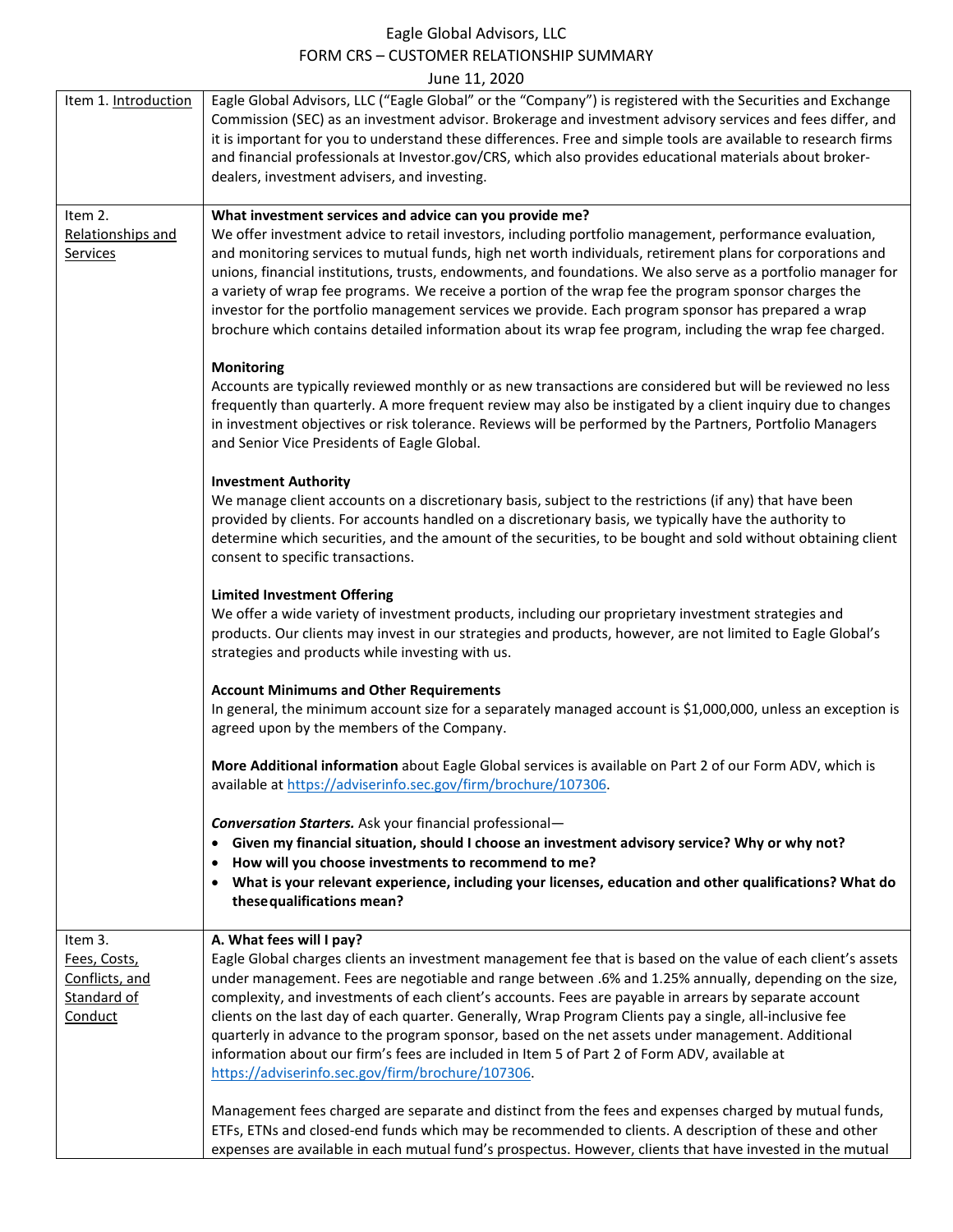#### Eagle Global Advisors, LLC FORM CRS – CUSTOMER RELATIONSHIP SUMMARY

| June 11, 2020                                                                                                                                    |                                                                                                                                                                                                                                                                                                                                                                                                                                                                                                                                   |  |  |  |
|--------------------------------------------------------------------------------------------------------------------------------------------------|-----------------------------------------------------------------------------------------------------------------------------------------------------------------------------------------------------------------------------------------------------------------------------------------------------------------------------------------------------------------------------------------------------------------------------------------------------------------------------------------------------------------------------------|--|--|--|
|                                                                                                                                                  | funds advised by Eagle Global will not be charged advisory fees on the portion of the account that is invested<br>in an Eagle Global advised mutual fund.                                                                                                                                                                                                                                                                                                                                                                         |  |  |  |
|                                                                                                                                                  | You will pay fees and costs whether you make or lose money on your investments. Fees and costs will<br>reduce any amount of money you make on your investments over time. Please make sure you understand<br>what fees and costs you are paying.                                                                                                                                                                                                                                                                                  |  |  |  |
|                                                                                                                                                  | Conversation Starter. Ask your financial professional-<br>• Help me understand how these fees and costs might affect my investments. If I give you \$10,000 to<br>invest, how much will go to fees and costs, and how much will be invested for me?                                                                                                                                                                                                                                                                               |  |  |  |
| Item 3.<br>Fees, Costs,<br>Conflicts, and<br>Standard of<br>Conduct                                                                              | B. What are your legal obligations to me when acting as my investment adviser? How else does your firm<br>make money and what conflicts of interest do you have?                                                                                                                                                                                                                                                                                                                                                                  |  |  |  |
|                                                                                                                                                  | When we act as your investment adviser, we have to act in your best interest and not put our interest ahead<br>of yours. At the same time, the way we make money creates some conflicts with your interests. You should<br>understand and ask us about these conflicts because they can affect the investment advice we provide to<br>you. Here are some examples to help you understand what this means.                                                                                                                         |  |  |  |
|                                                                                                                                                  | We manage accounts for multiple clients, and we allocate our time based on each client's needs.<br>$\bullet$<br>Our firm earns more as we expand our client base and grow our assets under management, and we<br>seek to balance our staffing with the individualized needs of each client.                                                                                                                                                                                                                                       |  |  |  |
|                                                                                                                                                  | Some of the broker-dealers that we trade with allocate a portion of the commissions that our<br>$\bullet$<br>clients pay to be used by us to pay for research. These "soft dollar" arrangements for research<br>services are instrumental for our investment process, however, they can have the effect of<br>increasing clients' transaction costs.                                                                                                                                                                              |  |  |  |
| <b>Conversation Starter.</b> Ask your financial professional-<br>• How might your conflicts of interest affect me, and how willyou address them? |                                                                                                                                                                                                                                                                                                                                                                                                                                                                                                                                   |  |  |  |
|                                                                                                                                                  | More Additional information about conflicts of interest between Eagle Global and its clients is available on<br>Part 2 of our Form ADV, which is available at https://adviserinfo.sec.gov/firm/brochure/107306.                                                                                                                                                                                                                                                                                                                   |  |  |  |
|                                                                                                                                                  | How do your financial professionals make money?<br>Eagle Global's financial professionals receive a salary and may receive a discretionary bonus. Equity owners<br>of the firm may receive an owner's distribution. Compensation is set with the intention of attracting and<br>retaining highly qualified professionals. Compensation is based on a variety of factors, including the number,<br>value and complexity of accounts under management, the performance of those accounts, and client<br>satisfaction and retention. |  |  |  |
| Item 4.<br><b>Disciplinary History</b>                                                                                                           | Do you or your financial professionals have legal or disciplinary history?<br>Yes $\square$<br>No $\boxtimes$                                                                                                                                                                                                                                                                                                                                                                                                                     |  |  |  |
|                                                                                                                                                  | Visit Investor.gov/CRS for a free and simple search tool to research us and our financial professionals.<br><b>Conversation Starter.</b> Ask your financial professional-<br>As a financial professional, do you have any disciplinary history? For what type of conduct?                                                                                                                                                                                                                                                         |  |  |  |
| Item 5.<br><b>Additional</b><br>Information                                                                                                      | Additional information about our services can be found at<br>https://adviserinfo.sec.gov/firm/brochure/107306. If you have any questions about the contents of this<br>brochure or would like to request a copy of this relationship summary, please contact us at 713-952-3550.                                                                                                                                                                                                                                                  |  |  |  |
|                                                                                                                                                  | Conversation Starter. Ask your financial professional-<br>• Who is my primary contact person? Is he or she a representative of an investment adviser or a broker-<br>dealer? Who can I talk to if I have concerns about how this person is treating me?                                                                                                                                                                                                                                                                           |  |  |  |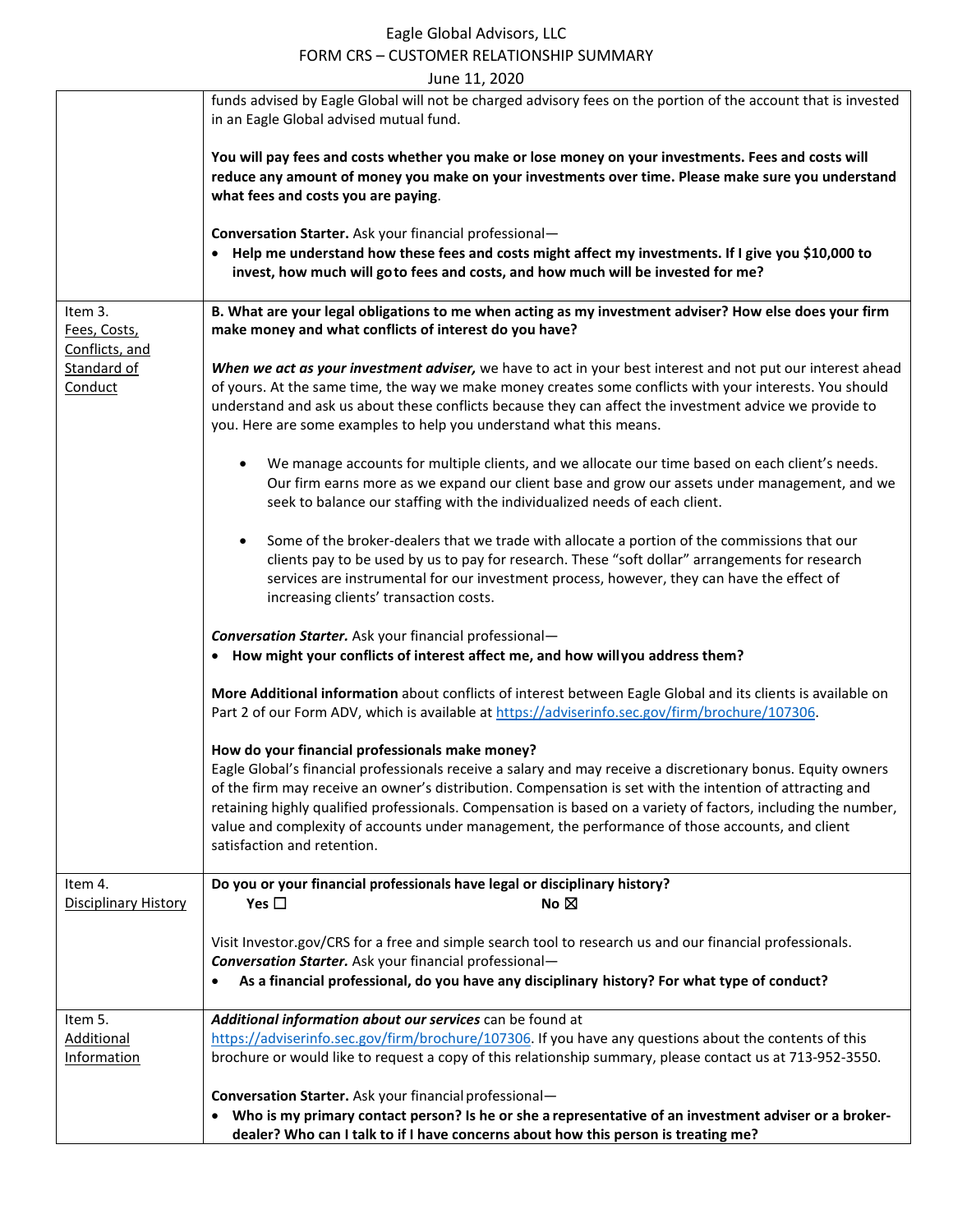# Eagle Global Advisors, LLC Part 2A of Form ADV The Brochure

1330 Post Oak Blvd., Suite 3000 Houston, TX 77056 (713) 952-3550 [www.eagleglobal.com](http://www.eagleglobal.com/)

Updated: March 25, 2022

This brochure provides information about the qualifications and business practices of Eagle Global Advisors, LLC ("Eagle Global" or the "Company"). If you have any questions about the contents of this brochure, please contact us at 713-952-3550. The information in this brochure has not been approved or verified by the United States Securities and Exchange Commission ("SEC") or by any state securities authority.

Registration with the SEC does not imply any level of skill or training.

Additional information about the Company is also available on the SEC's website at: [www.adviserinfo.sec.gov.](http://www.adviserinfo.sec.gov/)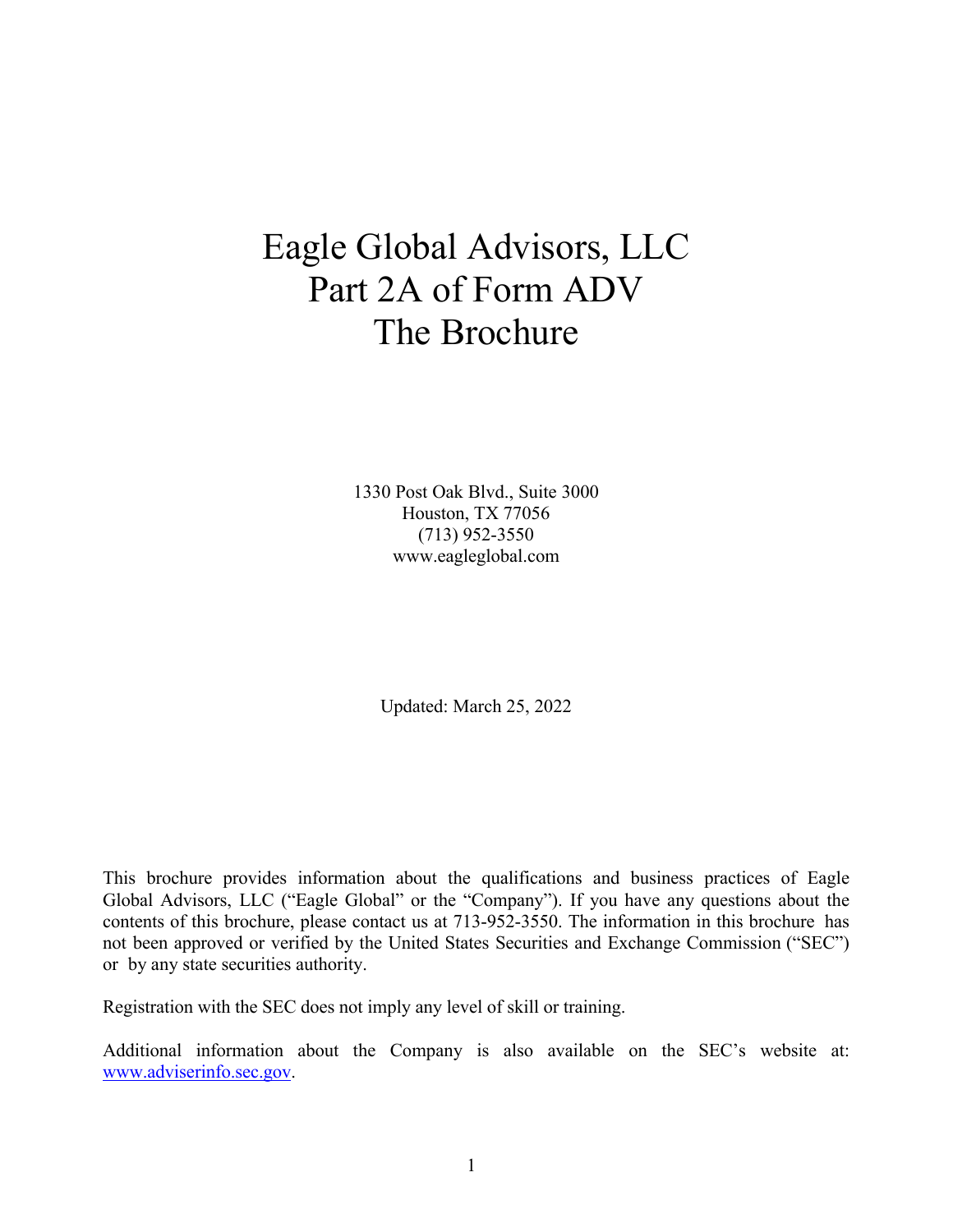# <span id="page-3-0"></span>**Material Changes**

Effective December 31, 2021, Eagle Global Advisors purchased the equity stake of Thomas Hunt, a partner, changing the equity ownership of the firm. Eagle Global and Mr. Hunt agreed to a transition plan where Mr. Hunt no longer has managerial responsibilities yet will continue his involvement in the firm's Global Equity strategies and his role in client service.

# <span id="page-3-1"></span>**Table of Contents**

| Code of Ethics, Participation or Interest in Client Transactions and Personal Trading  15 |    |
|-------------------------------------------------------------------------------------------|----|
|                                                                                           |    |
|                                                                                           |    |
|                                                                                           |    |
|                                                                                           |    |
|                                                                                           |    |
|                                                                                           |    |
|                                                                                           | 20 |
|                                                                                           |    |

# <span id="page-3-2"></span>**Advisory Business**

Eagle Global was founded in November 1996 and is principally owned by Edward Allen and Steven Russo. As of December 31, 2020, the Company managed \$1,912,746,598 on a discretionary basis. Eagle Global also provides investment research and model investment recommendations to accounts of third-party advisors with a value of \$146,095,174.

The Company employs a variety of investment strategies to develop an individually managed account customized to each client's time horizon, lifestyle and investment objectives, and has the flexibility to accommodate portfolio requirements and restrictions in such accounts. The Company has also customized strategies for investments in its private fund and mutual fund vehicles. Eagle Global's investment strategies are described in greater detail under the section titled **Methods of Analysis, Investment Strategies, and Risk of Loss** of this Brochure.

#### **Advisory Services**

The Company's investment advisory services begin on the date that the account is accepted by Eagle Global and initially allocated into the management positions. There are certain instances where a client agreement will be received but be pending for a period of time due to account restrictions, anticipation of an upcoming strategy change or other operational issues. The Company is not responsible for performance prior to the acceptance and establishment of investment advisory services by the Company. Clients and/or their solicitor's agent, consultant, or adviser may contact the Company at any time to inquire on the status of their account.

The Company's asset management services to its clients generally include the following: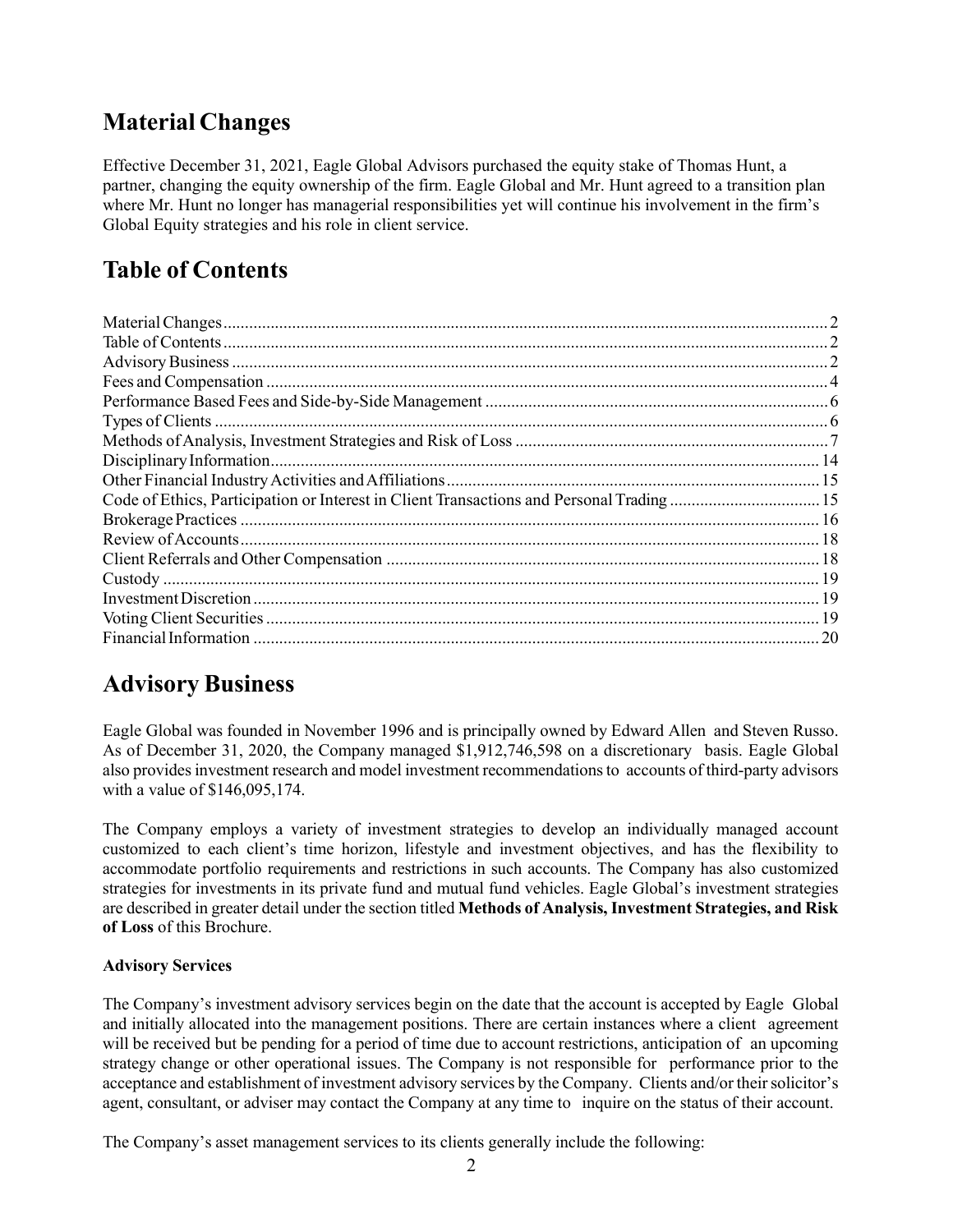Investor Profile — The Company consults with the client or client's consultant to obtain their investment objectives profile. The Company works with the client or client's consultant to determine the appropriate investment guidelines, risk tolerance and other factors that will assist in ascertaining the suitability of managing the account.

Portfolio Management Selection — The Company diversifies and manages the client's portfolio. Investments are determined based upon the client's investment objectives, risk tolerance, net worth, net income and other various suitability factors. The Company manages the client's accounts on an individualized basis. Restrictions and guidelines are accepted by Eagle Global, and when imposed may affect the composition and performance of a client's portfolio compared to other clients.

Performance Evaluation and Monitoring Services — The Company will furnish performance measurement services to its clients or clients' consultants, provided by the custodian broker/dealer and through internally generated reports, in the form of quarterly performance evaluation reports. The internal reports are intended to inform clients or the clients' consultants as to how their investments have performed for the selected period.

#### **Wrap Fee Relationships**

Eagle Global serves as a portfolio manager for a variety of wrap fee programs. The advisory services provided to clients participating in a wrap fee program ("Wrap Program Clients") are substantially similar to those discussed above. These wrap fee programs are arrangements in which investment advisory services, brokerage execution services and custody are provided by a sponsor for a single predetermined "wrap" fee (regardless of the number of trades completed by a client). Generally, Wrap Program Clients pay this single, all-inclusive fee quarterly in advance to the program sponsor, based on the net assets under management. The Company receives from the program sponsor a portion of the wrap fee for the portfolio management services it provides. Each program sponsor has prepared a wrap brochure which contains detailed information about its wrap fee program, including the wrap fee charged. Copies of each wrap brochure are available from the program sponsor upon request. Each wrap program sponsor has retained the Company through a separate investment advisory contract. Wrap Program Clients should note that the Company will execute transactions for their accounts through the wrap sponsor. Transactions executed through a wrap sponsor may be less favorable in some cases than the Company's clients whose trades are not executed through the wrap sponsor. This is because the Company has no ability to negotiate price or take advantage of combined orders or volume discounts when executing transactions through the wrap sponsor. Please contact Steven Russo for a full listing of Wrap Fee Programs for which Eagle Global serves as a portfolio manager.

#### **Research and Model Investment Recommendation Services ("Research Services")**

The Company provides research and model portfolio investment recommendations to several clients. The Company provides these clients solely with research services and does not provide trading or additional services. These clients use research provided by Eagle Global to implement investment recommendations for their own clients.

#### **Sub and Co-Advisory Relationships**

Eagle Global serves as an investment co-advisor to the Eagle MLP Strategy Fund and subadvisor to the Timothy Plan Israel Common Values Fund and the Timothy Plan International Fund.

#### **Private Funds**

Eagle Global acts as investment adviser to the following private funds (collectively, "Private Funds"):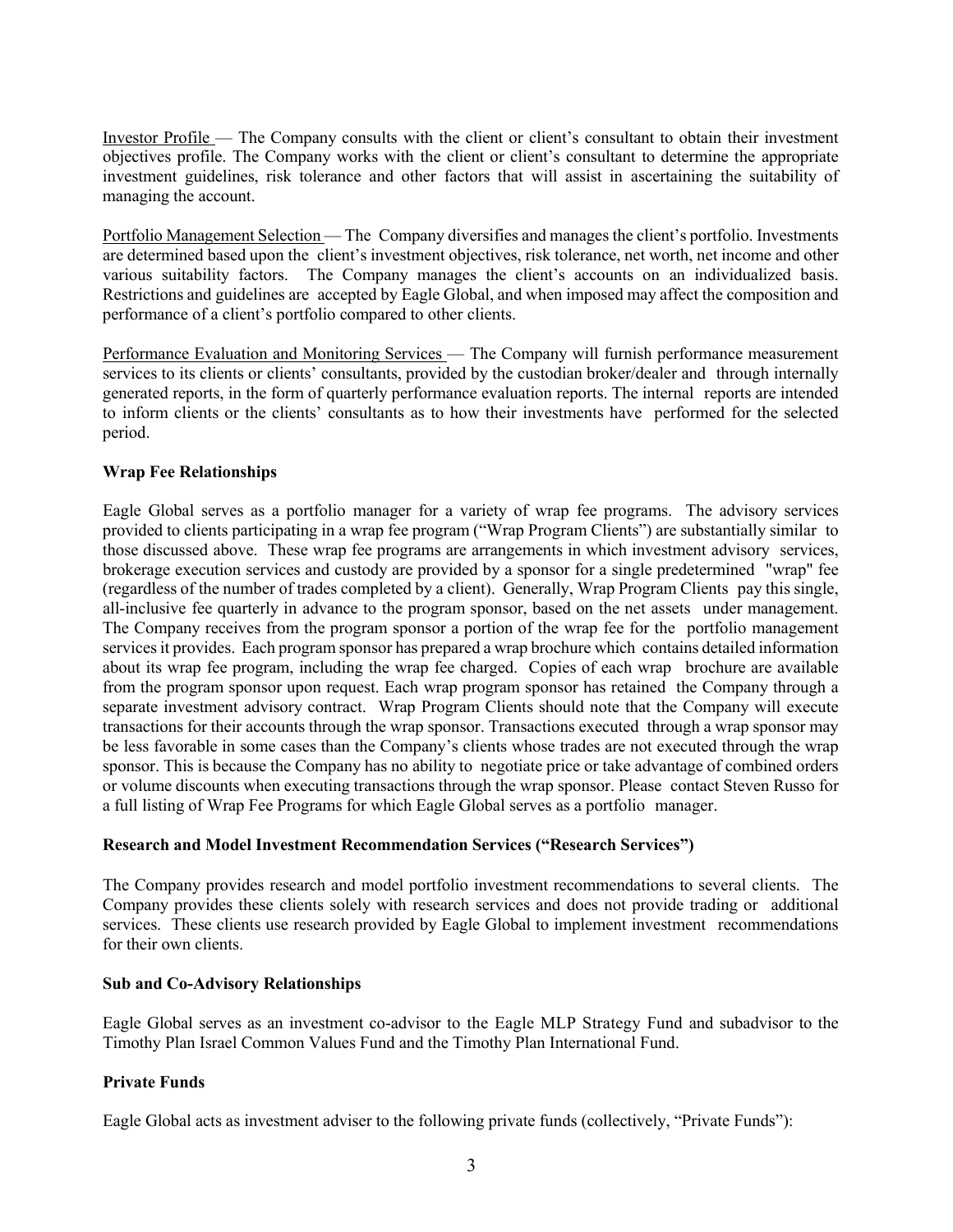• Eagle Income Appreciation Partners, L.P. and Eagle Income Appreciation II, L.P. (the "Energy Infrastructure Partnerships"). The Energy Infrastructure Partnerships are Texas limited partnerships which were formed to invest in master limited partnerships (MLPs) and other securities which are believed to have a high likelihood of producing an attractive rate of return from both capital appreciation and income. Eagle Income Appreciation GP, LLC, a Delaware limited liability company, is general partner of the Energy Infrastructure Partnerships ("General Partner").

For new private fund investors, subscription wires received prior to the effective investment dates of their respective capital accounts will be held in escrow until such investment date.

### <span id="page-5-0"></span>**Fees and Compensation**

#### **Generally**

Fees are payable in arrears by separate account clients on the last day of each quarter. However, such fees may be paid quarterly in advance depending on the Company arrangement with the client. Advisory fees are generally directly debited from the client's custodial account; however, certain clients are invoiced directly for our advisory fees. Clients are afforded the option to select the method of payment they prefer. Either party may terminate the contract at any time with written notice. Fees are prorated to the amount of days in the quarter in which the client received the Company's services. All fees and fee structures are negotiable, including whether fees will or will not be charged on any cash held in a client's portfolio and whether multiple accounts may be aggregated for fee reduction purposes. Fees will be in compliance with Rule 205-3 under the Investment Advisers Act of 1940 ("Advisers Act").

Management fees charged are separate and distinct from the fees and expenses charged by mutual funds, ETFs, ETNs and closed-end funds which may be recommended to clients. A description of these and other expenses are available in each mutual fund's prospectus. However, clients that have invested in the mutual funds advised by Eagle Global will not be charged advisory fees on the portion of the account that is invested in an Eagle Global advised mutual fund.

Clients may incur other additional charges imposed by third parties other than the Company. For example, clients other than Wrap Program Clients are responsible for trading costs and custodial fees. Please refer to the Brokerage Practices section of this brochure for details on the Company's brokerage arrangements.

#### **Separately Managed Accounts**

| <b>Domestic Securities</b>    | 1% on first \$2,000,000 and .6% thereafter<br>Minimum fee \$10,000                                                                                                   |                                                                                        |  |
|-------------------------------|----------------------------------------------------------------------------------------------------------------------------------------------------------------------|----------------------------------------------------------------------------------------|--|
| <b>International Equities</b> | \$0 to \$5 million<br>\$5 to \$10 million<br>\$10 to \$25 million<br>\$25 to \$50 million<br>\$50 to \$100 million<br>\$100 million and over<br>Minimum fee \$10,000 | $1\%$<br>$.90\%$<br>$.85\%$<br>$.80\%$<br>$.70\%$<br>negotiable                        |  |
| <b>Energy Infrastructure</b>  | No minimum fee<br>Minimum fee of \$10,000                                                                                                                            | 0.95% of assets for Quality Core Strategy<br>1.25% of assets for Total Return Strategy |  |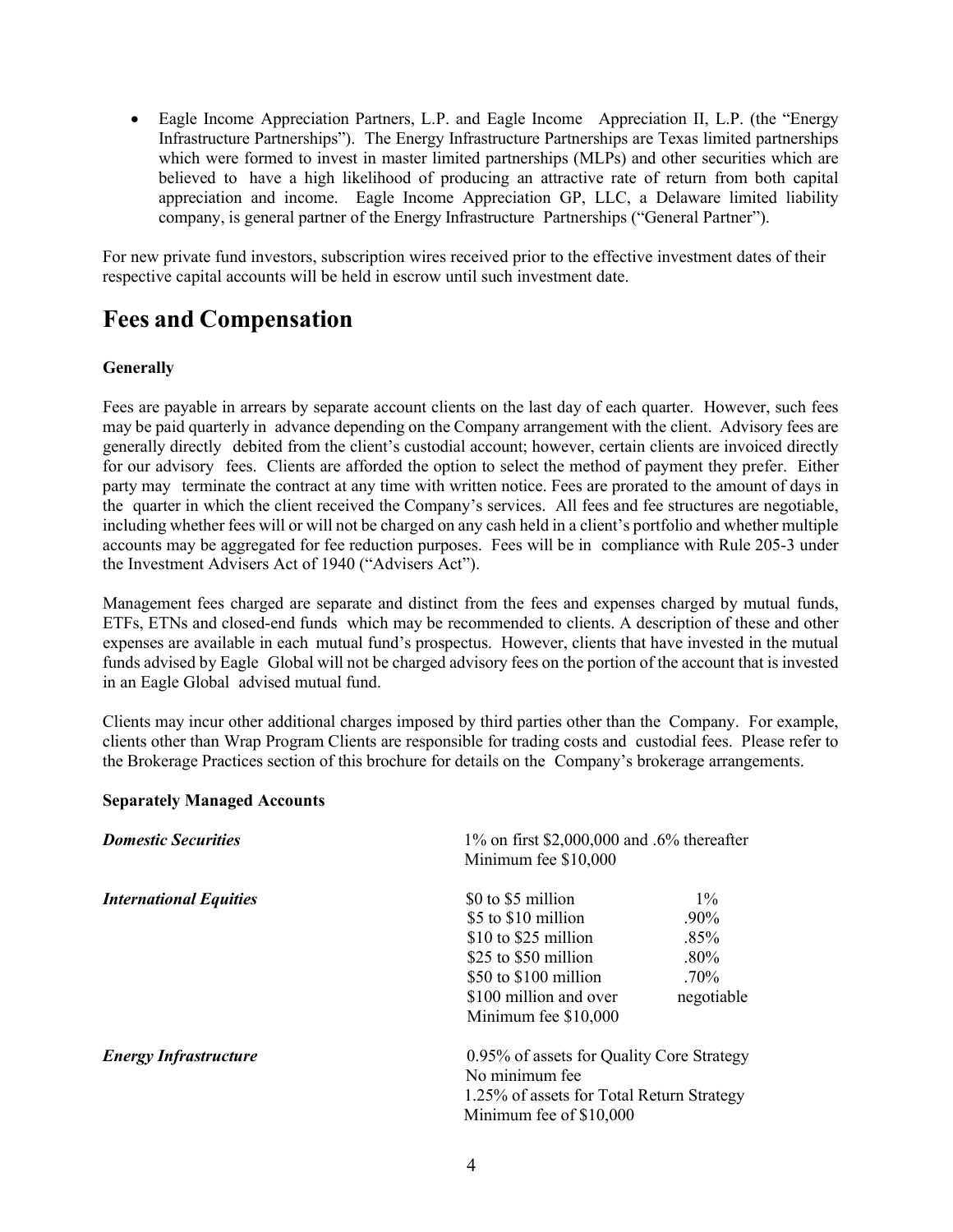| Renewables Infrastructure | $0.75\%$ of assets<br>Minimum fee \$2,500 |
|---------------------------|-------------------------------------------|
| <b>BDC</b>                | $0.75\%$ of assets<br>Minimum fee \$2,500 |
| <b>Innovation Fund</b>    | $0.60\%$ of assets<br>Minimum fee \$2,500 |
| <b>SPAC SMA</b>           | $1\%$ of assets<br>Minimum fee \$2,500    |

#### **Wrap Fee Programs**

Wrap Program Client fees and termination policies are agreed upon as stated in the agreement between the wrap fee sponsor and Eagle Global and disclosed in the sponsor's Appendix 1/Wrap Brochure to Form ADV Part 2A.

#### **Research Services**

The Company's fees for Research and Model Investment Recommendation Services are negotiated on a caseby-case basis.

#### **Sub and Co-Advisory Relationships**

The fee schedule and termination policies for sub and co-advisory services are negotiated separately by the Company and the investment or trust companies that Eagle Global advises. The fees paid to the Company generally range from .30 % to 1.0 % of assets under management, depending on the strategies employed, the level of assets to be managed and the amount of client servicing required. The fee schedule and termination policies for clients in each sub and co-advisory arrangement will be provided to potential clients by the primary adviser or by Eagle Global along with this disclosure document.

#### **Private Funds**

#### *Energy Infrastructure Partnerships*

The Company receives a management fee from the Energy Infrastructure Partnerships equal to 1% per annum of the value of the investor's pre-distribution capital account balance, payable quarterly in arrears. The General Partner receives additional performance based fees discussed below.

#### **Other Fees and Expenses of the Private Funds**

Generally, each Private Fund (and indirectly its investors) may also bear all costs and expenses arising in connection with its operation, including: (i) all costs and expenses directly related to a Private Fund's investments or prospective investments, including transactions costs, custody fees, fees of professional advisors and consultants, due diligence (including travel and travel-related) expenses (ii) fees, expenses, interest payments, and principal payments due to any financing sources, (iii) any withholding or transfer taxes imposed on the Private Fund or any partner); (iv) any governmental, regulatory, licensing, filing or registration fees, (v) any interest due to the partners in connection with capital withdrawals; (vi) any legal, auditing, consulting, research, advisory, accounting, and administrative fees and expenses; (vii) costs for research and data services, subscriptions and software used for purposes of identifying, selecting, researching and analyzing Private Fund investments; (viii) costs of holding any meetings of partners, (ix) costs of liability insurance obtained on behalf of the Private Fund, General Partner, or the Company**. The expenses described**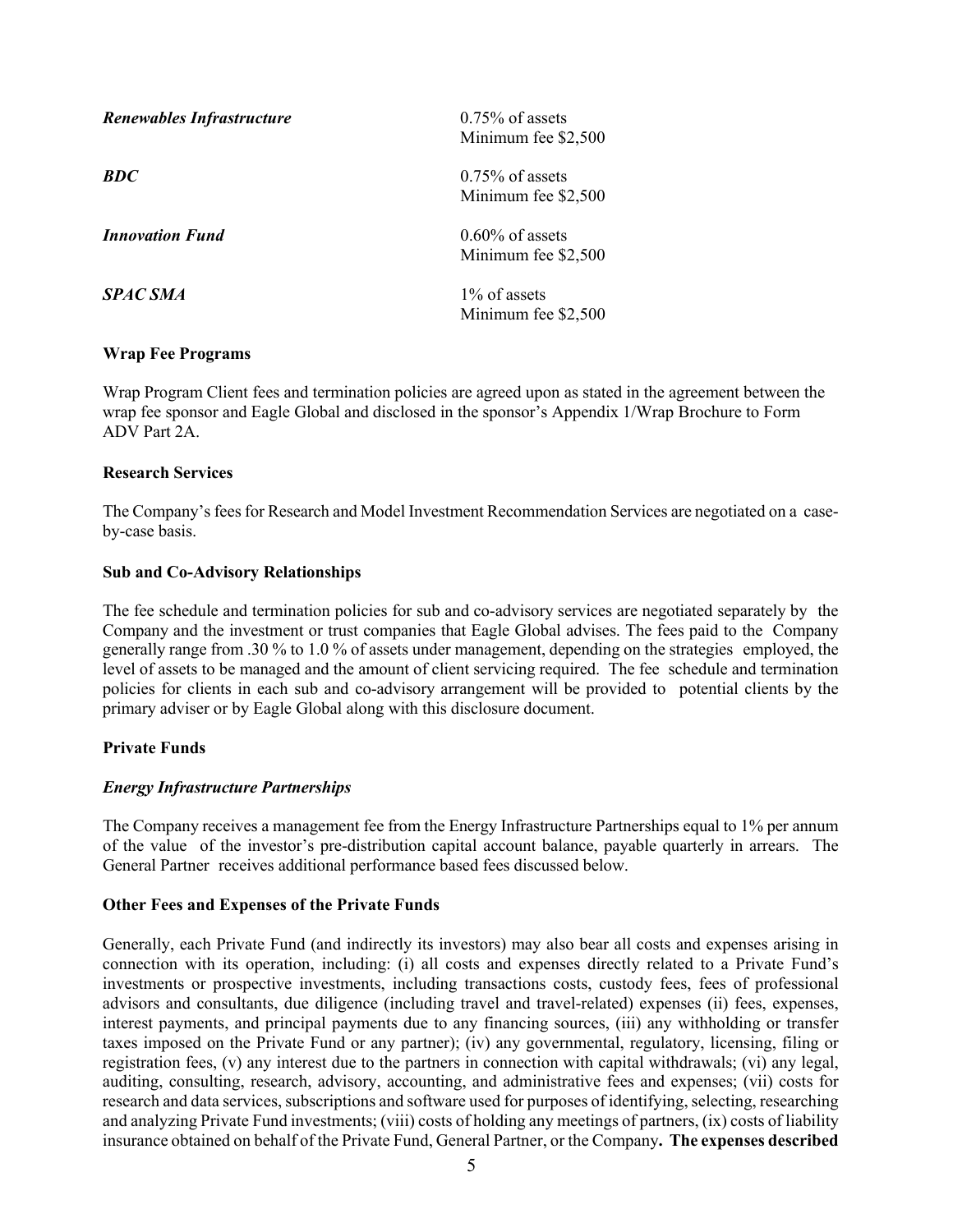**herein are qualified in their entirety by the actual fees and expenses described in each Private Fund's Private Placement Memorandum.** 

### <span id="page-7-0"></span>**Performance Based Fees and Side-by-Side Management**

As compensation for its services to the Energy Infrastructure Partnerships, the General Partner (an Eagle Global affiliate) is entitled to a performance-based profit allocation with respect to each investor in the Private Funds equal to 10% multiplied by the amount (if any) by which the pre-distribution capital account balance of such investor as of the end of each allocation period exceeds the sum of a high water mark amount plus a hurdle return of 8% per annum on the high water mark amount for the allocation period where the high water mark amount is the highest value of such investor's pre-distribution capital account balance as of the end of any prior fiscal year end (or at inception if the investor was admitted to the Private Funds during the current fiscal year) appropriately adjusted for intervening capital contributions, withdrawals and distributions to make such balances comparable.

In addition, the Company shares an ownership interest in the General Partner of a fund which it no longer manages. Specifically, the Company owns a portion of the EMC Asset Management, LLC, which is the General Partner to the EMC Alpha Fund. This General Partner can receive an incentive allocation of ten percent (10%) of any investor's share of any net profits, including realized and unrealized gains and losses, for such fiscal year, subject to a loss carryforward provision or "high water mark".

Only accredited investors are permitted to invest in the Private Funds. Additionally, only qualified clients within the meaning of Rule 205-3 under the Advisers Act can be investors in Eagle Income Appreciation Partners LP. Only qualified clients and qualified purchasers within the meaning of Section 2(a)(51) of the Investment Company Act of 1940 can be investors in Eagle Income Appreciation II, L.P.

The fact that the Company is compensated based on the trading profits creates an incentive for the Company to make investments on behalf of clients that are riskier or more speculative than would be the case in the absence of such compensation. In addition, a portion of the performance based fee received by the Company is based on realized and unrealized gains and losses. As a result, the performance based fee earned could be based on unrealized gains that clients may never realize.

Providing advisory services to the Private Funds, which pay performance based fees, and similar accounts that pay asset based fees creates a conflict of interest. Eagle Global may have an incentive to favor accounts for which we receive a performance based fee. To mitigate this conflict, the Company has implemented policies and procedures, including those discussed below regarding the aggregation and allocation of trades.

Eagle Global Advisors is also entitled to a 10% performance fee with respect to each client invested in the SPAC SMA Strategy equal to 10% multiplied by the amount (if any) by which the capital account balance of such client as of the end of each allocation period exceeds the high water mark for the allocation period. The high water mark amount is the highest value of such client's capital account balance as of the end of any prior fiscal year end (or at inception if the client joined the strategy during the current fiscal year).

# <span id="page-7-1"></span>**Types of Clients**

Eagle Global generally provides investment advice to high net worth individuals, retirement plans for corporations and unions, financial institutions, trusts, endowments, foundations, and registered and unregistered investment companies.

In general, the minimum account size for a separately managed account is \$1,000,000, unless an exception is agreed by the members of the Company. The minimum account value for the Quality Core MLP, Renewables Income, SPAC SMA and the Innovation strategy is \$250,000 and the minimum account size for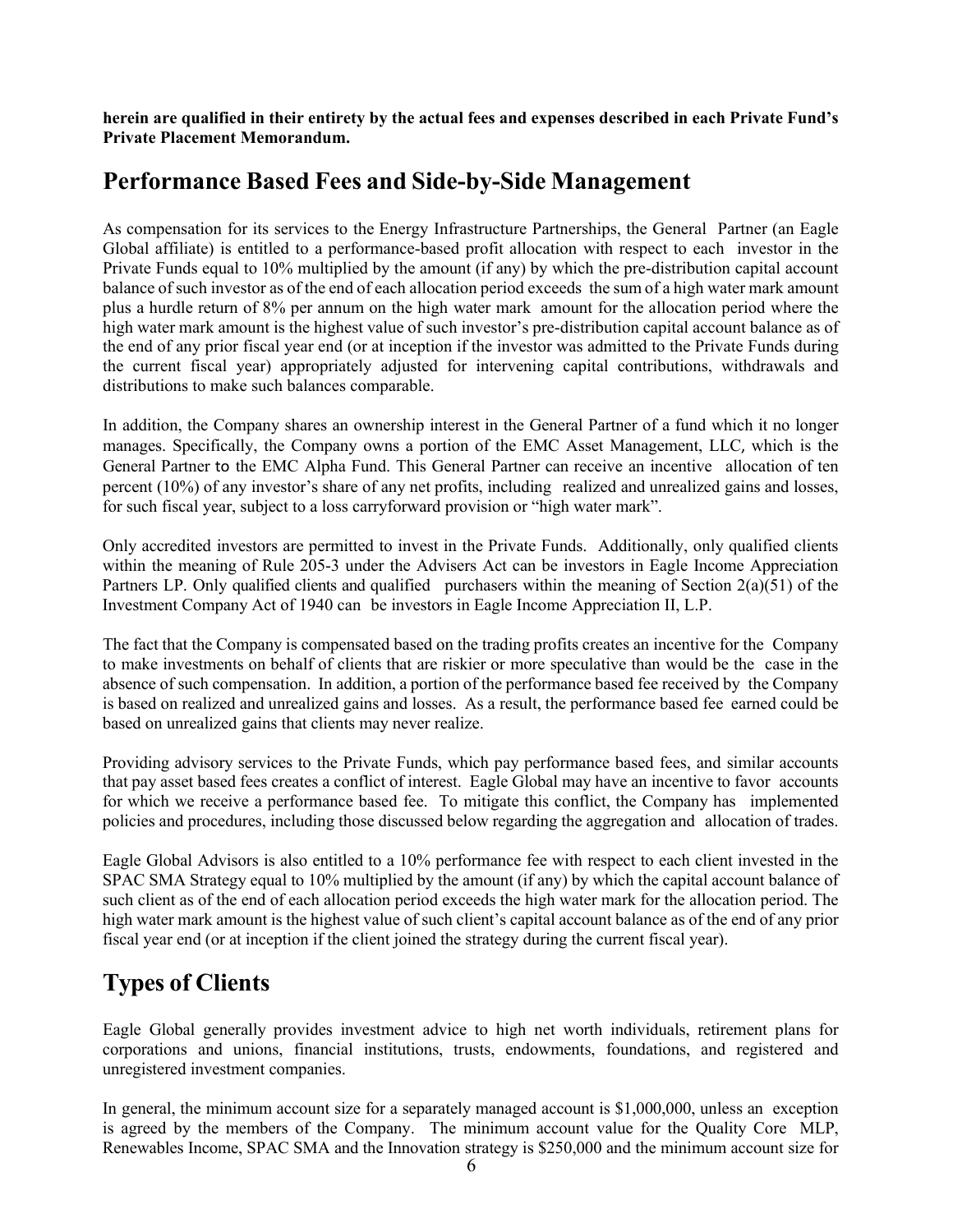the Total Return MLP strategy is \$5,000,000. The minimum investment for each of the Private Funds is discussed in the relevant Private Funds' Private Placement Memorandum.

### <span id="page-8-0"></span>**Methods of Analysis, Investment Strategies and Risk of Loss**

#### **Strategy Descriptions**

Eagle Global generally manages client accounts according to one or several of the following strategies, that are intended to identify companies with improving growth potential unrecognized by current valuations:

- Domestic Equity Strategy This portfolio seeks to combine both growth and value factors through investments in large-cap U.S. equities;
- International Equity Strategy This portfolio seeks to combine both growth and value factors through investments in large-cap international equities;
- Global Equity Strategy This portfolio seeks to combine both growth and value factors through investments in large-cap U.S. equities and large-cap international equities;
- Fixed Income Strategy This portfolio seeks preservation and low risk total returns through investments in investment grade bonds of intermediate maturities (less than 10 years), as well as ETFs, ETNs and Mutual Funds. Fixed income accounts are intended to provide capital preservation and low risk;
- Energy Infrastructure Strategy These portfolios seek tax advantaged income generation, capital appreciation, and lower volatility through investments in master limited partnerships and MLP related corporations. The Company offers Total Return and Quality Core MLP strategies under the Energy Infrastructure umbrella;
	- o The Total Return MLP strategy seeks a high total rate of return from both tax advantaged income and capital appreciation through investments in master limited partnerships and other midstream companies.
	- o The Quality Core MLP strategy is designed for greater concentration of holdings and lower turnover.
- Renewables Infrastructure Strategy This portfolio seeks to access the core value proposition of the renewable infrastructure asset class through a concentrated portfolio of renewable infrastructure companies. The strategy targets a combination of dividends and long-term stock appreciation;
- Business Development Company (BDC) Strategy Business Development Companies are specialized securities that most commonly invest in the debt of middle-market private companies in the United States. These securities are organized as closed-end funds and as such can trade in the stock market at a premium or discount to the value of their underlying assets. These securities also typically offer relatively high distribution yields versus other public securities. This strategy seeks to provide a superior total return with a significant component from current income by active investment in a concentrated portfolio of Business Development Companies;
- EGA Innovation Strategy This portfolio seeks to invest in high quality, global companies with consistent revenue growth and market share gains on the back of disruptive innovation;
- SPAC SMA Strategy This portfolio seeks to invest in experienced management teams and attractive thematic (emerging) industry trends through investments in Special Purpose Acquisition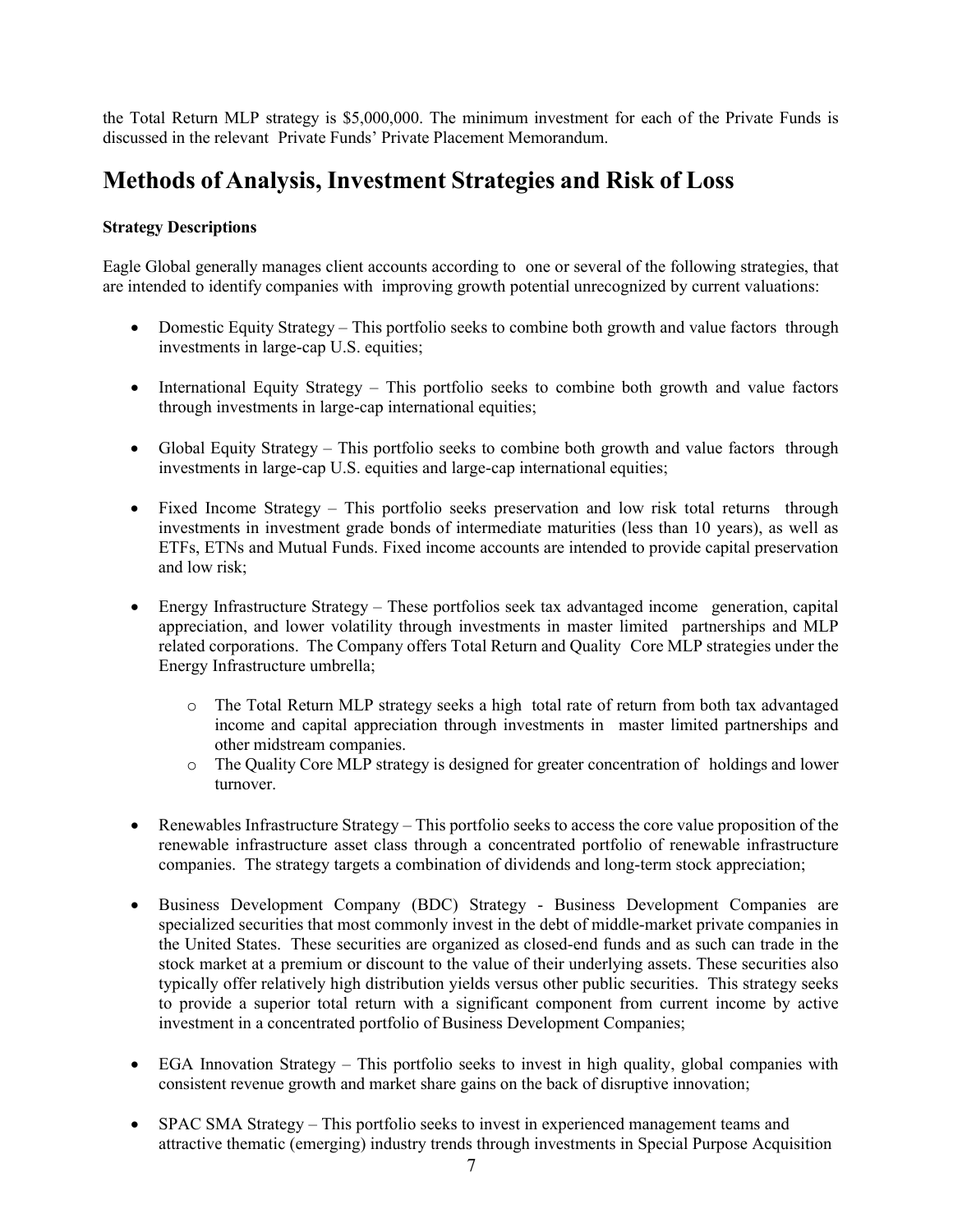#### Companies (SPACs).

Within each separately managed account strategy, client accounts are generally managed to a model and are subject to client imposed investment restrictions and valuations of the securities. Within each Private Fund strategy, investor capital is managed based on the strategy described in the Private Placement Memorandum (PPM).

#### **Investment Processes**

Eagle Global's investment process for Domestic, Global, and International Equities incorporates both topdown and bottom-up elements and is designed to identify companies with improving growth prospects that have not been incorporated into current valuations. The Company utilizes a Smart IQ proprietary screening methodology to determine the universe of potential investments and employs a series of quantitative multifactor models that are used to provide both top-down and bottom up analysis. The models provide directional guidance towards countries, sectors and stocks with improving prospects. Additionally, company-specific ideas are subjected to traditional fundamental analysis including a qualitative analysis of a company's competitive strengths, weaknesses and industry positioning as well as the company's management strength and integrity. Eagle Global also performs an analysis of company financials. The Company utilizes various sources of information such as FactSet, CSFB HOLT, and Bloomberg databases in conducting its analysis.

Eagle Global's Fixed Income strategy investments are determined through traditional top down and bottom-up fundamental analysis in an effort to construct a portfolio with the desired maturity and quality characteristics. The strategy makes investments in taxable and tax-free bonds, ETFs, ETNs and mutual funds that are primarily composed of intermediate maturity and investment grade securities. The strategy investments are adjusted to changing economic and interest rate conditions. The strategy investments seek to achieve capital preservation, income generation and low risk total return. Investment decisions for this strategy are made by the Fixed Income Investment Committee.

Eagle Global's Energy Infrastructure Strategy investments are determined through traditional fundamental analysis. Financial models, analyst research and meetings with company management are used to select attractive MLPs and MLP related corporations. The Energy Infrastructure Strategy focuses on investing in units of master limited partnerships, corporations that own and invest in MLP and midstream related assets, based on each unit's anticipated total return potential and risk characteristics. Investment decisions are made at the discretion of the Energy Infrastructure portfolio manager upon recommendations made by the Energy Infrastructure investment team.

Eagle Global's Renewables Infrastructure Strategy investments are determined through traditional fundamental analysis. Financial models, analyst research and meetings with company management are used to select attractive renewable infrastructure companies. The Renewables Infrastructure Strategy focuses on companies that own and invest in renewable infrastructure assets, based on each company's anticipated total return potential and risk characteristics. Investment decisions are made at the discretion of the Renewables Infrastructure portfolio managers upon recommendations made by the Renewables Infrastructure investment team.

Eagle Global's Business Development Company (BDC) Strategy investments are determined by traditional fundamental analysis. Eagle Global has developed a number of quantitative screens on various financial metrics that have historically been associated with superior returns on BDC securities. Such factors include, but are not limited to, the Price-to-Book, Return-on-Equity, Price-to-Earnings, and Book-Value-per-share growth. These screens in general seek to identify securities that are selling at a good value but that have proven to earn a superior return on their capital. Eagle Global also makes a number of qualitative determinations regarding the strength of the management of each BDC, their ability to source and evaluate good investments, as well as manage to minimize risks. Eagle Global conducts its qualitative assessments through interactions with company managements and independent assessments by market participants.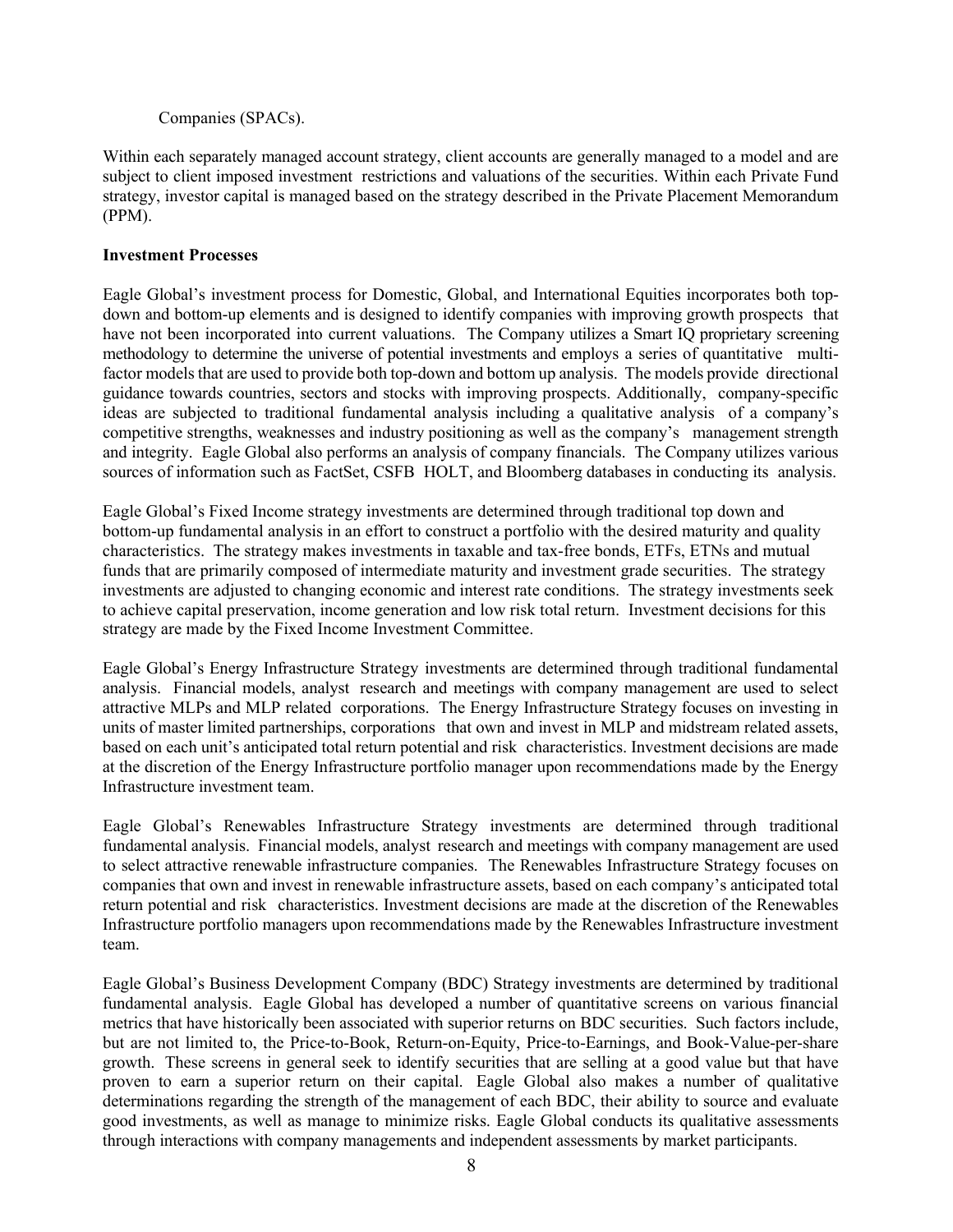Eagle Global's Innovation Strategy investments are determined through traditional fundamental analysis. Our process includes identifying investments that have some or all of the following traits: 1) sustainable revenue growth of at least 10%, 2) strong competitive moat, 3) trading at growth adjusted valuations at or below benchmark. At least 80% of the portfolio is assigned to Core investments, which are established moat-worthy companies. Up to 20% of the portfolio is assigned to Satellite investments, which include companies in early growth cycle. Portfolio companies set the bar for innovation and competitive moat. Any new buy or addition to the portfolio is expected to meet or raise that bar. By raising the bar, we aim to continuously high-grade the portfolio.

Eagle Global's SPAC SMA Strategy investments are determined through traditional fundamental analysis. Analyst research and meetings with company management are used to select attractive SPAC offerings. The SPAC SMA Strategy focuses on experienced management teams with proven track records of successful acquisitions in their area of focus. The strategy also focuses on thematic and emerging industry trends that are appropriate for holding in SPAC SMA Strategy accounts. The strategy consists of owning Common Units, Common Shares and Warrants of SPACs. The strategy is a short-term trading strategy with high turnover. Investment decisions are made at the discretion of the SPAC SMA Strategy portfolio manager upon recommendations from the SPAC investment team.

#### **Risks Involved**

#### *General Investment Risks*

All investing involves a risk of loss that clients should be prepared to bear. There is no guarantee that any strategy's investment objective will be met, and the investment strategies offered by Eagle Global could lose money over short or even long periods. In adverse market conditions the Company may use cash as a method for protecting client portfolios. Performance could be hurt by any number of different market risks including but not limited to:

#### *Equity Securities*

The value of equity securities fluctuates in response to issuer, political, market, and economic developments. Fluctuations can be dramatic over the short-term as well as long term, and different parts of the market and different types of equity securities can react differently to these developments. For example, large cap stocks can react differently from small cap stocks, and "growth" stocks can react differently from "value" stocks. Issuer, political, or economic developments can affect a single issuer, issuers within an industry or economic sector or geographic region, or the market as a whole. Changes in the financial condition of a single issuer can impact the market as a whole. Terrorism and related geo-political risks have led, and may in the future lead, to increased short-term market volatility and may have adverse long-term effects on world economies and markets generally. In addition, the value of portfolios may fluctuate as the general level of interest rates fluctuates.

#### *Small and Micro Capitalization Companies*

Eagle Global may invest a portion of its assets in small, micro, and/or unseasoned companies with small market capitalizations. While smaller companies generally have greater potential for rapid growth, they often involve higher risks because they may lack the management experience, financial resources, product diversification, and competitive strength of larger companies.

#### *Non-U.S. Securities*

Eagle Global invests in non-U.S. securities for many clients. International securities will give rise to risks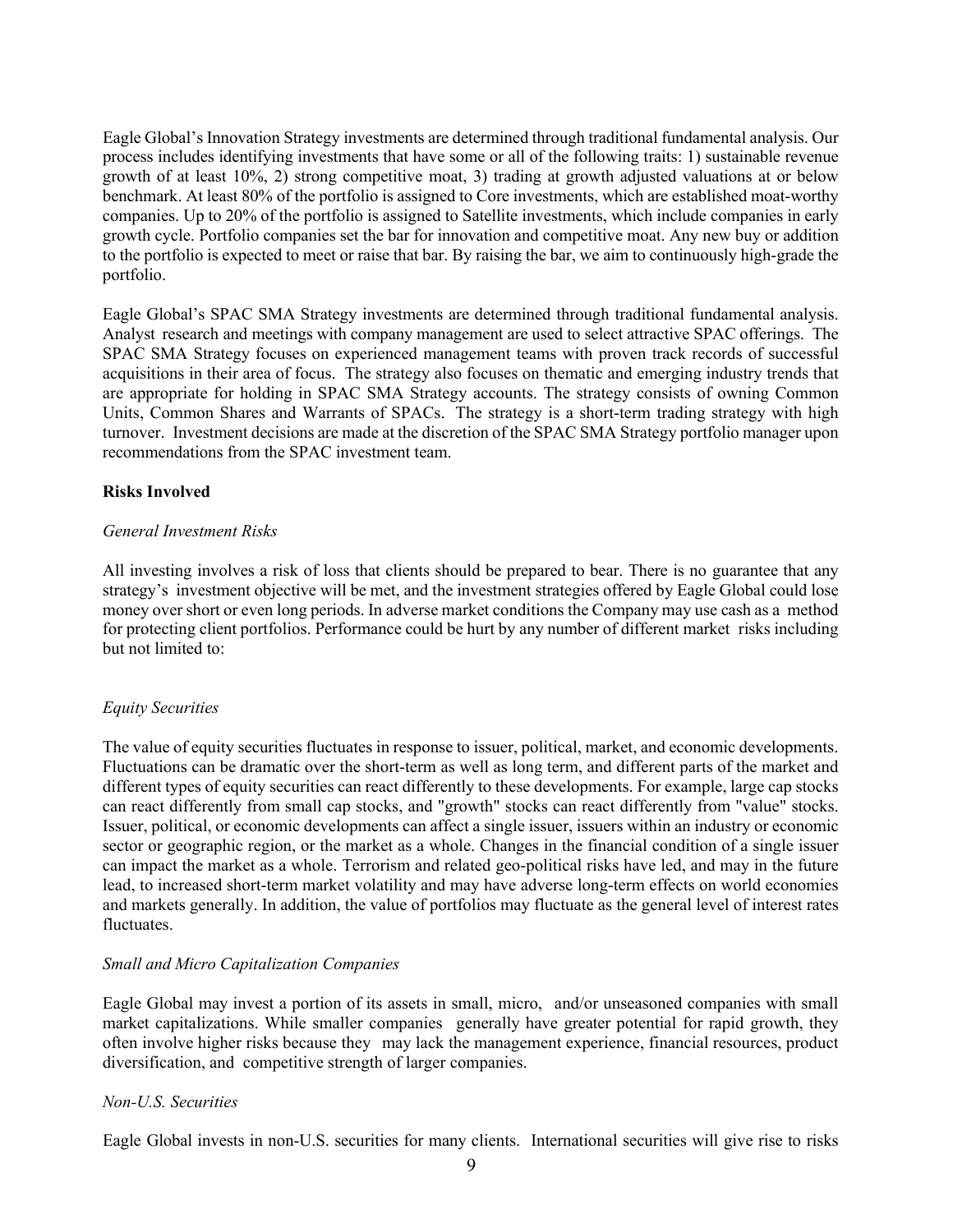relating to political, social and economic developments abroad, as well as risks resulting from the differences between the regulations to which U.S. and non- U.S. issuers and markets are subject. These risks include political or social instability, the seizure by foreign governments of company assets, acts of war or terrorism, withholding taxes on dividends and interest, high or confiscatory tax levels and limitations on the use or transfer of assets. Some international investments are made in emerging markets. Investments in emerging markets may be impacted by economic conditions in which those companies operate. Many developing countries have a history of economic instability and Eagle Global's success may depend on the overall level of economic activity and political stability in these emerging markets.

#### *Short Selling*

Short selling transactions expose clients to the risk of loss in an amount greater than the initial investment, and such losses can increase rapidly and without effective limit. There is the risk that the securities borrowed by a client in connection with a short sale would need to be returned to the securities lender on short notice. If such request for return of securities occurs at a time when other short sellers of the subject security are receiving similar requests, a "short squeeze" can occur, wherein an adviser, on behalf of a client account, might be compelled at the most disadvantageous time to replace the borrowed securities previously sold short with purchases on the open market, possibly at prices significantly in excess of the proceeds received earlier.

#### *Fixed Income Securities*

Risks associated with investing in fixed income securities include:

- The bond issuer's inability to pay interest or repay the bond;
- Changes in market interest rates cause the bond's value to fall;
- Illiquidity in the bond market may make the bond difficult or impossible to sell;
- The bond issuer may repay the bond prior to maturity; or
- Inflation may reduce the effective yield on the bond's interest payments.

#### *Risks Specific to the Energy Infrastructure Strategy*

Risks associated with investing in Energy Infrastructure Strategy securities include:

- Concentration Risk: Most MLP investments are concentrated in the natural resource infrastructure and processing industries. This investment strategy tends to be nondiversified. Thus, clients participating in this strategy will be substantially concentrated in one sector of the economy. Additionally, because of the limited number of MLPs and midstream related companies that fit the investment objective, clients and the Energy Infrastructure Partnerships may at certain time hold large positions in a relatively limited number of investments. Clients and the Energy Infrastructure Partnerships could be subject to significant losses if they hold a large position in a particular investment that declines in value.
- Management risk the risk associated with ineffective or underperforming management. For example, management may elect to overleverage or invest in volatile or under-maintaining assets.
- Acquisition risk the MLPs may not be able to access capital, thus limiting the growth prospect of the MLP.
- Structure risk investors generally have fewer rights in a limited partnership structure and general partners of the entity may have conflicts of interest with the limited partners.
- Interest Rate risk large changes in interest rates of alternative income instruments can affect MLP returns.
- Regulatory risk changes in U.S. tax regulations could negatively affect the treatment of MLP distributions.
- Tax risk MLPs do not typically pay U.S. federal income tax at the partnership level. Rather, each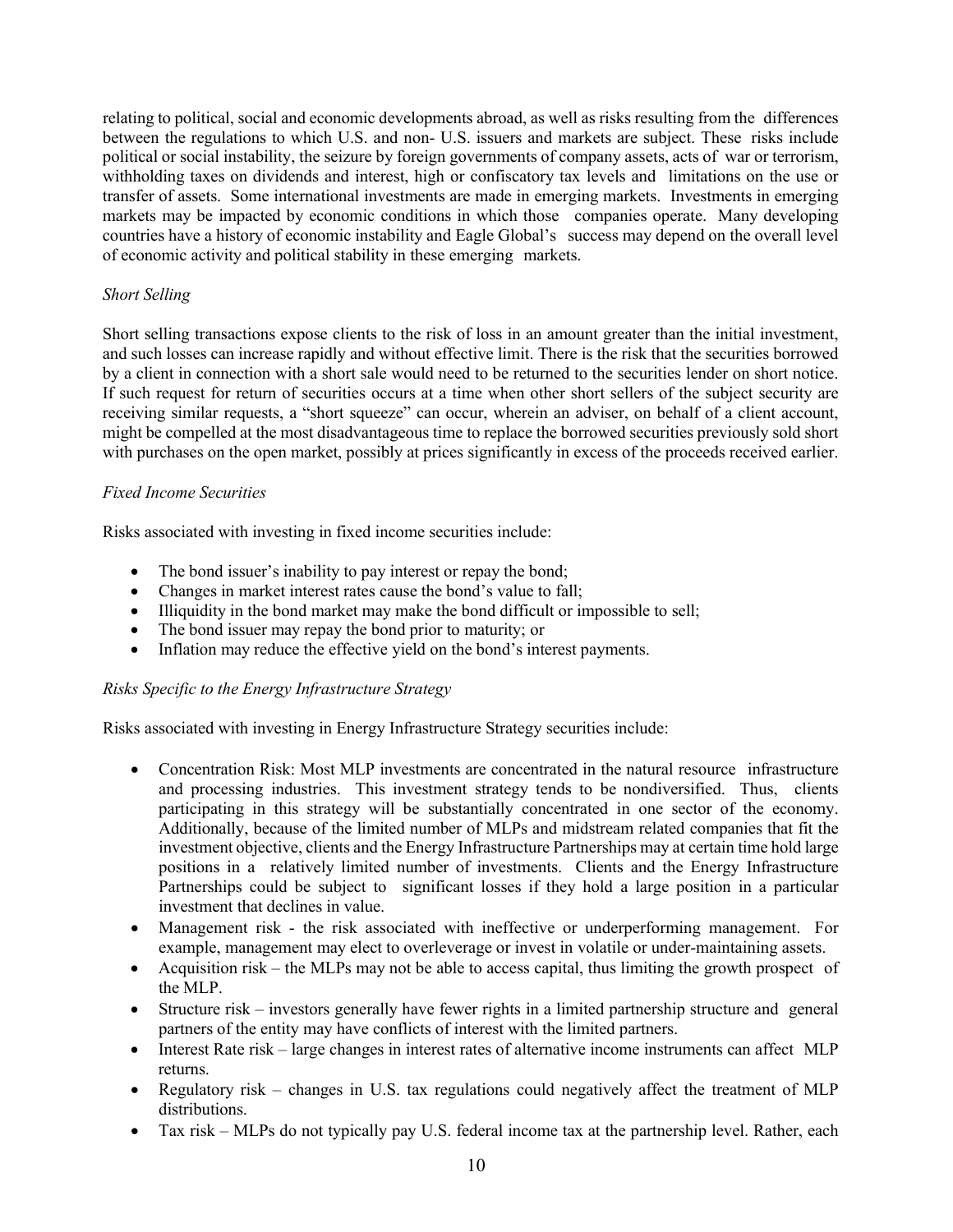partner is allocated a share of the partnership's income, gains, losses, deductions, and expenses. In extreme cases, liabilities of MLPs that are forgiven in bankruptcy could be treated as income to the MLP, which could result in tax liabilities payable by the MLP's limited partners. While the Company has not observed such an occurrence, in the event a client's investment in an MLP suffered significant reductions in value due to bankruptcy, it is possible that such additional tax liabilities could result in losses exceeding the value of the client's initial investment in the MLP. Because each client's tax situation is unique, clients should consult a tax professional about federal, state, and local consequences of MLP investments.

#### *Risks Specific to the Renewables Infrastructure Strategy*

Risks associated with investing in renewable infrastructure securities include:

- Concentration Risk: Renewable infrastructure investments come in many forms, though as a group they tend to be highly correlated to environmental issues. Thus, clients participating in this strategy should assume investments are substantially concentrated in one sector of the economy (Clean Energy). In addition, because of the limited number of renewable infrastructure companies that fit the investment objective, clients may at certain times hold large positions in a relatively limited number of investments. Clients could be subject to significant losses if they hold a large position in a particular investment that declines in value.
- Regulatory/Geopolitical Risk: Changes in federal and/or state government administration and regulatory regimes can meaningfully impact the growth profile of renewables infrastructure investments. As an example, changes in tax incentives can alter return expectations for a growth project, and thereby influence an investment's growth expectations.
- International Risk: Several companies within the renewables infrastructure universe have a global footprint, which can expose certain investments to the regulatory and political vagaries in multiple jurisdictions. Additionally, international investments come with exchange rate (currency) risk to some extent.
- Counterparty Risk: Renewables infrastructure investments are typically secured with power purchase agreements (PPAs) or other forms of long-term contracts. These contracts are only as good as the counterparty and could be at risk for adjustment should conditions (i.e., bankruptcy) occur at the counterparty that makes them unable to meet contracted terms.
- Operational Risk: The amount of energy and therefore cash flow of most renewables infrastructure assets depends on natural factors such as wind speeds and solar energy. Damage to equipment can alter the ability of any single facility to produce generation in line with long-term forecasts, and reliance on third party assets may also have an adverse impact on cash flows should these third party assets fail to operate as expected.
- Management Risk: Ineffective or underperforming management teams will impact investment performance. For example, management may elect to overleverage or invest in volatile or undermaintaining assets.

#### *Risks Specific to the BDC Strategy*

Risks associated with investing in BDC securities include:

While BDCs consist mainly of portfolios of fixed income securities, the portfolios and the underlying companies can be highly levered and exposed to all types of market risk. As such they exhibit the characteristics of equity securities and fluctuate in response to issuer, political, market, and economic developments. Fluctuations can be dramatic over the short-term as well as long term, and different parts of the market and different types of equity securities can react differently to these developments. For example, large cap stocks can react differently from small cap stocks, and "growth" stocks can react differently from "value" stocks. Issuer, political, or economic developments can affect a single issuer, issuers within an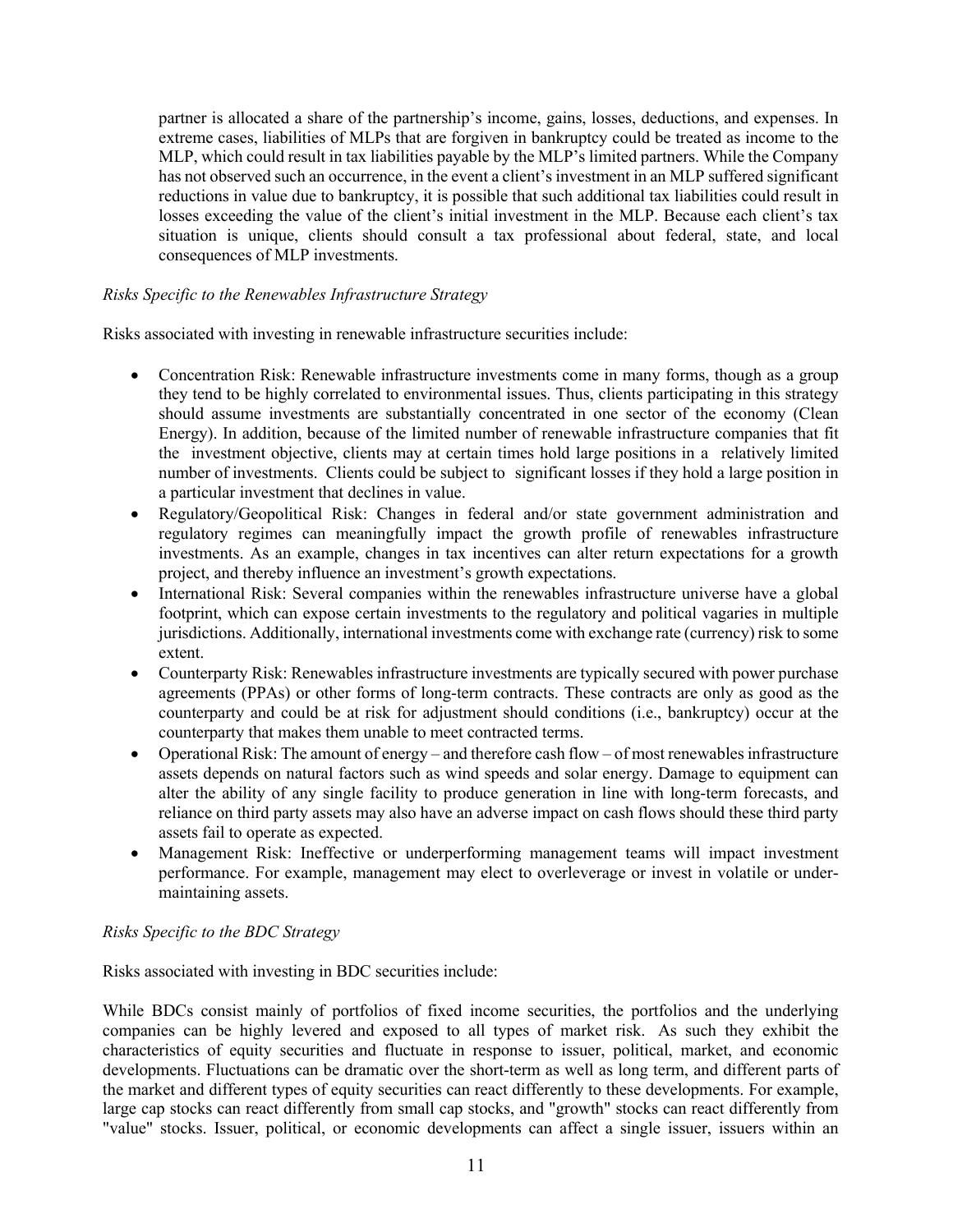industry or economic sector or geographic region, or the market as a whole. Changes in the financial condition of a single issuer can impact the market as a whole. Terrorism and related geo-political risks have led, and may in the future lead, to increased short-term market volatility and may have adverse long-term effects on world economies and markets generally. In addition, the value of portfolios may fluctuate as the general level of interest rates fluctuates.

#### *Risks Specific to the EGA Innovation Strategy*

Risks associated with investing in EGA Innovation Strategy securities include:

- Concentration Risk: Clients participating in this strategy should assume investments are substantially concentrated in a few sectors of the economy (IT, Communication Services and Consumer Discretionary). In addition, clients may at certain times hold large positions in a relatively limited number of investments. Clients could be subject to significant losses if they hold a large position in a particular investment that declines in value.
- Regulatory Risk: Changes in federal and/or state government administration and regulatory regimes can meaningfully impact the growth profile of the strategy's investments. As an example, antitrust based restrictions can influence an investment's growth expectations.
- International Risk: Several companies within the strategy have a global footprint, which can expose certain investments to the regulatory and political vagaries in multiple jurisdictions. Additionally, international investments come with exchange rate (currency) risk to some extent.
- Early-stage Growth Risk: Up to 20% of the portfolio is assigned to companies in early growth cycle that usually trades at high valuation multiples. Their success in continuing to grow while disrupting industry incumbents is not guaranteed. Failure to continue to meet investor expectations of growth can result in sharp volatility in the stock prices of these companies.
- Management Risk: Ineffective or underperforming management teams may impact investment performance. For example, management may elect to invest in products or markets which are secularly challenged or have difficulty building a sustainable competitive advantage.

#### *Risks Specific to the SPAC SMA Strategy*

Risks associated with investing in SPAC SMA securities include:

- SPAC Risk: The Strategy invests in SPACs and companies that have completed a new issue. SPACs are companies that may be unseasoned and lack a trading or operational history, a track record of reporting to investors, and widely available research coverage. The Strategy may purchase SPACs through a new issue. New issues are thus often subject to extreme price volatility and speculative trading. These stocks may have above-average price appreciation in connection with the new issue. In addition, new issues may share similar illiquidity risks of private equity and venture capital. The free float shares held by the public in a new issue are typically a small percentage of the market capitalization. The ownership of many new issues often includes large holdings by venture capital and private equity investors who seek to sell their shares in the public market in the months following a new issue when shares restricted by lock-up are released, causing greater volatility and possible downward pressure during the time that locked-up shares are released. Public stockholders of SPACs may not be afforded a meaningful opportunity to vote on a proposed initial business combination because certain stockholders, including stockholders affiliated with the management of the SPAC, may have sufficient voting power, and a financial incentive, to approve such a transaction without support from public stockholders. As a result, a SPAC may complete a business combination even though a majority of its public stockholders do not support such a combination.
- Liquidity Risk: Liquidity risk exists when particular investments of the Strategy would be difficult to purchase or sell, possibly preventing the Strategy from selling such illiquid securities at an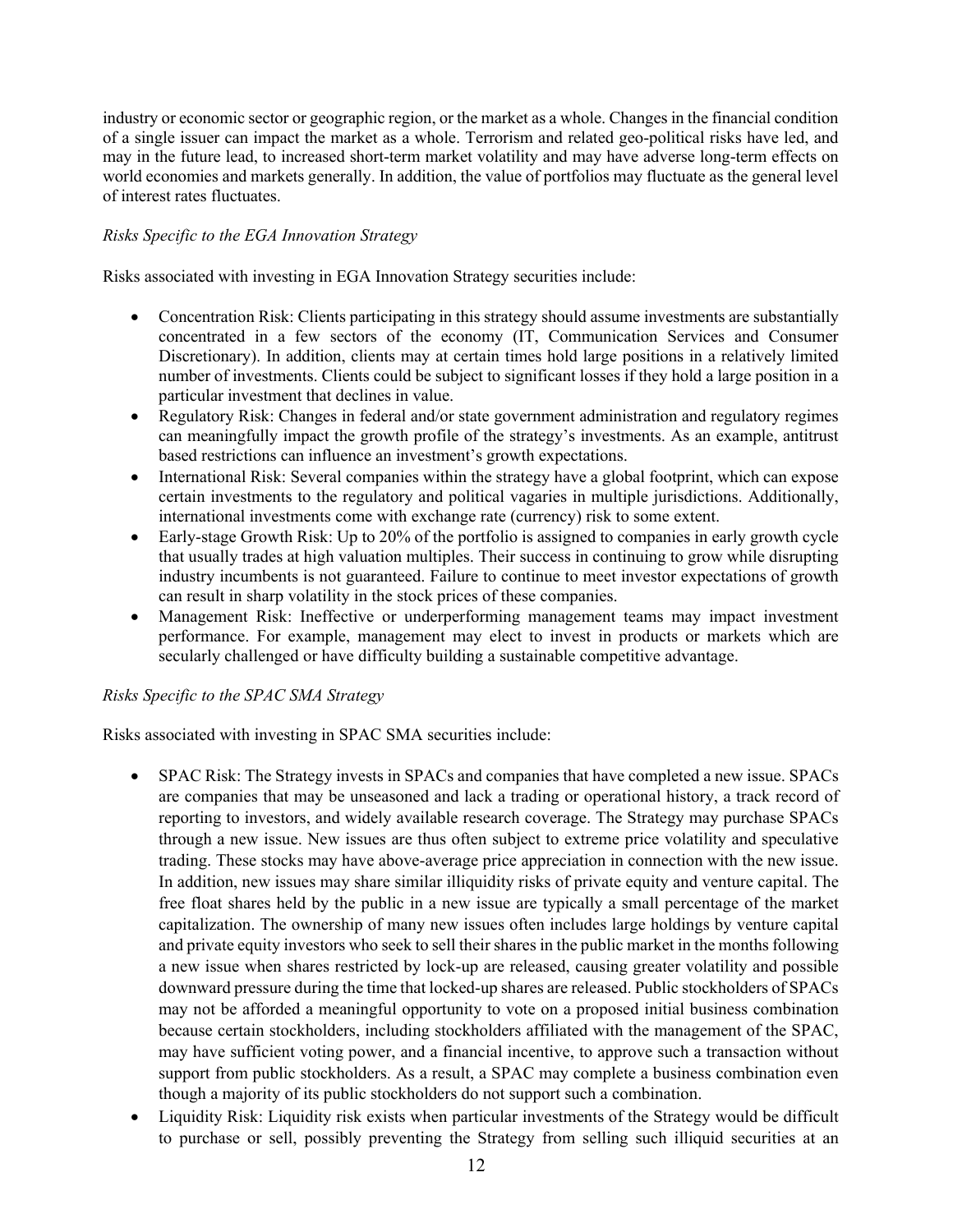advantageous time or price, or possibly requiring the Strategy to dispose of other investments at unfavorable times or prices in order to satisfy its obligations.

- Management Risk: The Adviser's assessment of the attractiveness and potential appreciation of particular investments or markets in which the Strategy invests may prove to be incorrect and there is no guarantee that Adviser's investment strategy will produce the desired results, causing losses for the Strategy.
- Market and Geopolitical Risk: The increasing interconnectivity between global economies and financial markets increases the likelihood that events or conditions in one region or financial market may adversely impact issuers in a different country, region or financial market. Securities in the Strategy's portfolio may underperform due to inflation (or expectations for inflation), interest rates, global demand for particular products or resources, natural disasters, pandemics, epidemics, terrorism, regulatory events and governmental or quasi-governmental actions. The occurrence of global events similar to those in recent years, such as terrorist attacks around the world, natural disasters, social and political discord or debt crises and downgrades, among others, may result in market volatility and may have long term effects on both the U.S. and global financial markets. It is difficult to predict when similar events affecting the U.S. or global financial markets may occur, the effects that such events may have and the duration of those effects.
- Portfolio Turnover Risk: Portfolio turnover results in higher brokerage commissions, dealer markups and other transaction costs and may result in taxable capital gains. Higher costs associated with increased portfolio turnover may offset gains in the Strategy's performance.
- Pre-Determined Time Frame Risk: SPACs typically have a pre-determined timeframe to merge with an operating company or they will liquidate. If a SPAC is unable to find a merger target, the Strategy's returns may be diminished.
- Warrant Risk: Warrants are options to purchase common stock at a specific price (usually at a premium above the market value of the optioned common stock at issuance) valid for a specific period of time. Warrants may have a life ranging from less than one year to twenty years, or they may be perpetual. However, most warrants have expiration dates after which they are worthless. In addition, a warrant is worthless if the market price of the common stock does not exceed the warrant's exercise price during the life of the warrant. Warrants have no voting rights, pay no dividends, and have no rights with respect to the assets of the corporation issuing them. The percentage increase or decrease in the market price of the warrant may tend to be greater than the percentage increase or decrease in the market price of the optioned common stock.

#### **Additional risks involving an investment in the Private Funds are discussed in each Private Fund's Private Placement Memorandum.**

#### *Cybersecurity Risk*

The Company, its service providers and other market participants increasingly depend on complex information technology and communications systems to conduct business functions. These systems are subject to a number of different threats or risks that could adversely affect clients, including Private Funds and their investors, despite the efforts of the Company and its service providers to adopt technologies, processes and practices intended to mitigate these risks and protect the security of their computer systems, software, networks and other technology assets, as well as the confidentiality, integrity and availability of information belonging to clients and/or Private Funds. For example, unauthorized third parties may attempt to improperly access, modify, disrupt the operations of, or prevent access to these systems of the Company and its service providers, counterparties or data within these systems. Third parties may also attempt to fraudulently induce employees, customers, third-party service providers or other users of the Company's systems to disclose sensitive information in order to gain access to the Company's data or that of clients or the Private Funds' investors. A successful penetration or circumvention of the security of the Company's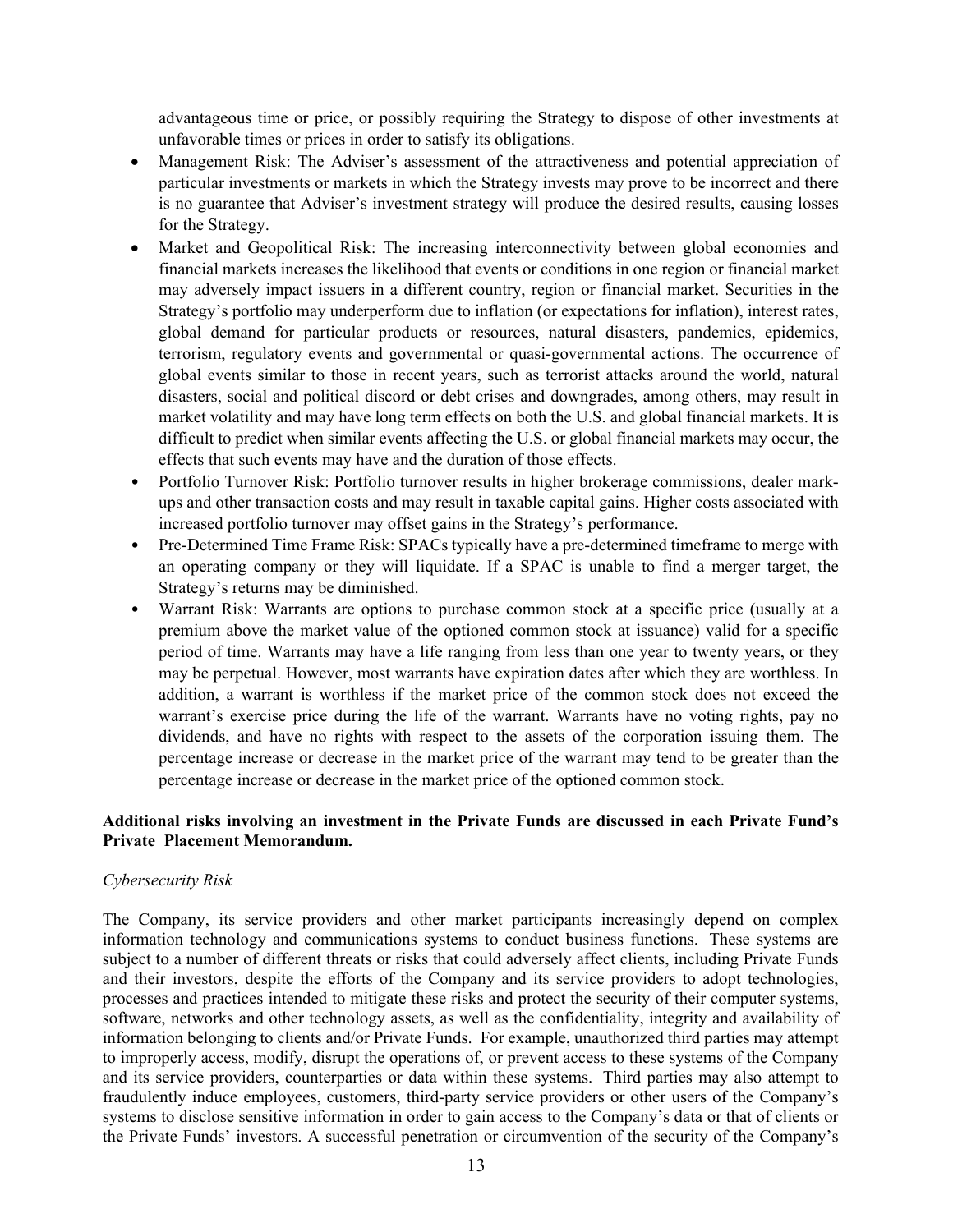systems could result in the loss or theft of an investor's data or funds, the inability to access electronic systems, loss or theft of proprietary information or corporate data, physical damage to a computer or network system or costs associated with system repairs. Such incidents could cause the Private Funds, the Adviser or their service providers to incur regulatory penalties, reputational damage, additional compliance costs or financial loss.

#### *Force Majeure or Other Risks*

Investments may be affected by force majeure events (i.e., events beyond the control of the party claiming that the event has occurred, including, without limitation, acts of God, fire, flood, earthquakes, outbreaks of an infectious disease, pandemic or any other serious public health concern, war, terrorism, labor strikes, failure of technology, defective design and construction, accidents, demographic changes, government macroeconomic policies, social instability, etc.). Some force majeure events may adversely affect the ability of a party to perform its obligations until it is able to remedy the force majeure event. These risks could, among other effects, adversely impact the cash flows available from an investment, cause personal injury or loss of life, damage property, or instigate disruptions of service. In addition, the cost resulting from such force majeure events could be considerable. Force majeure events that are incapable of or are too costly to cure may have a permanent adverse effect on an investment. Certain force majeure events (such as war or an outbreak of an infectious disease) could have a broader negative impact on the world economy and international business activity generally, or in any of the countries in which Eagle Global may invest specifically. In response to the spread of COVID-19, many businesses, including Eagle Global, have encouraged or mandated that their personnel work from home in an effort to help slow the spread of the coronavirus pandemic. Notwithstanding such precautionary measures, Eagle Global may still experience a significant increase in illness of their respective personnel. Work-at-home arrangements could also lead to employee fatigue, reduced collaboration and less optimal communication and supervision relative to traditional office structures which could severely impair our and/or such service providers' operational capabilities, potentially having a detrimental impact on our business and operations. To the extent personnel, as a result of working remotely, rely more heavily on external sources for information and technology systems for their business-related communications and information sharing, that business will likely be more vulnerable to cybersecurity incidents and cyberattacks and could have more difficulty resuming normal operations in the event it is the target of such incident or attack. Additionally, a major governmental intervention into industry, including the nationalization of an industry or the assertion of control over one or more investments, could result in a loss to Eagle Global, its clients and investors.

#### *Work From Home*

In response to the spread of COVID-19, many businesses, including Eagle Global, allowed their personnel to work from home in an effort to help slow the spread of the coronavirus pandemic. Notwithstanding such precautionary measures, Eagle Global may still experience a significant increase in illness of their respective personnel. Work-at-home arrangements could also lead to employee fatigue, reduced collaboration and less optimal communication and supervision relative to traditional office structures which could severely impair our and/or such service providers' operational capabilities, potentially having a detrimental impact on our business and operations. To the extent personnel, as a result of working remotely, rely more heavily on remote technology systems for their business-related communications and information sharing, that business may be more vulnerable to cybersecurity incidents and cyberattacks and may have more difficulty resuming normal operations in the event it is the target of such incident or attack.

# <span id="page-15-0"></span>**Disciplinary Information**

The Company and its employees have not been involved in any legal or disciplinary events in the past 10 years that would be material to a client's evaluation of the company or its personnel.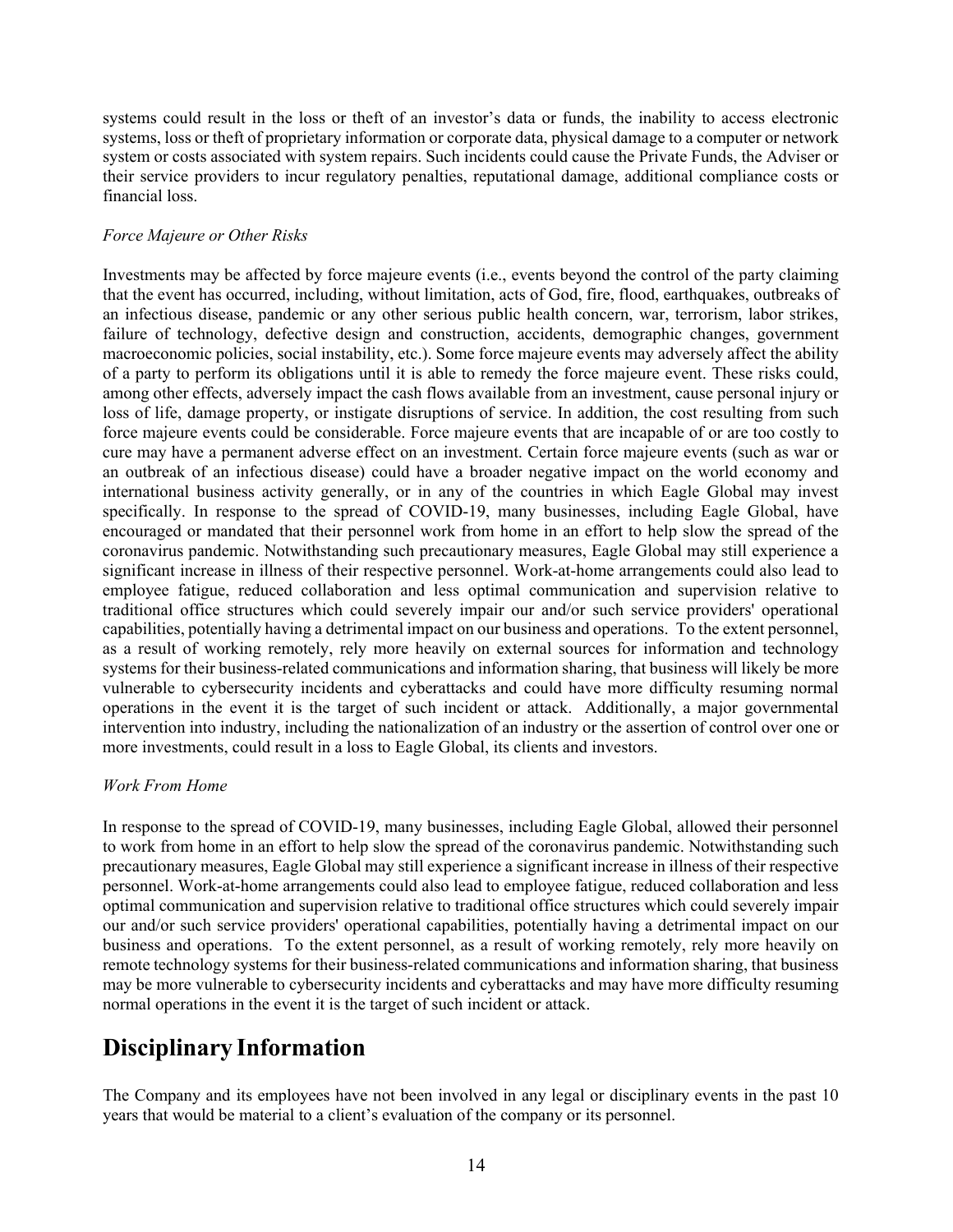### <span id="page-16-0"></span>**Other Financial Industry Activities and Affiliations**

Affiliates of the Company are the General Partners and/or Manager of the Private Funds in which clients are solicited to invest. Because the Private Funds pay performance based fees, in addition to management fees, the fee structure presents an apparent conflict of interest. To address this apparent conflict of interest, Eagle Global has implemented trade allocation and aggregation policies, which are discussed in the Brokerage section of this brochure. In addition, certain employees of the Company also have investments within the Private Funds. These employees pay the same management and performance fees as the other investors. An exception to this is investment vehicles comprised solely of employees at Eagle Global, which may pay no or reduced fees.

A certain control person of Eagle Global is invested in a fund previously managed by Eagle Global: the EMC Alpha Fund, LP. As of July 31, 2017, this fund is managed by a separate adviser registered with the state of Texas, EMC Wealth Management, LLC. A conflict of interest exists in that Eagle Global may continue to recommend that clients invest in the EMC Alpha Fund, LP while at the same time sharing in economic interest of the general partner of those funds, as described herein under "Fees and Compensation". To mitigate this conflict, Eagle continues to conduct diligence on this investment and make recommendations to invest in this fund only when appropriate for the client. Additionally, Eagle Global does not receive any referral fees from EMC Wealth Management, LLC for recommending clients to invest in the EMC Alpha Fund, LP.

### <span id="page-16-1"></span>**Code of Ethics, Participation or Interest in Client Transactions and Personal Trading**

The Company has adopted a Code of Ethics pursuant to Rule 204A-1 under the Advisers Act, to ensure that securities transactions by Company employees are consistent with the Company's fiduciary duty to its clients and to ensure compliance with legal requirements and the Company's standards of business conduct. The Code requires that employees obtain prior approval for personal securities transactions and requires transaction confirmation and quarterly reporting of such transactions. If you would like to receive a written copy of Eagle Global Advisor's Code of Ethics, please contact Shelley Milloway at 713-952-3550.

The Company's employees are permitted to invest in the same securities that are recommended for client accounts, subject to the following restrictions. Investment Professionals may not purchase securities for their personal account until at least one day after they have purchased that security for Client portfolios that they manage. They may not sell any Security for their personal account until at least one day after they have sold that Security for Client portfolios that they manage. Personal account trading in the SPAC SMA Strategy is excepted from this rule as client and personal accounts will be traded on the same day and at the same price. The SPAC SMA Strategy requires all client and personal accounts to participate in the SPAC offering on deal date. Client and personal account trades receive the same price of the SPAC offering upon purchase and sale. To prevent conflicts of interest, all employees of the Company must comply with the Company's Compliance Manual and Code of Ethics, which imposes restrictions on the purchase or sale of securities for their own accounts and the accounts of certain affiliated persons.

Records will be maintained of all securities bought or sold by the Company, employees or related entities. With the exception of records of the Company's private fund and mutual fund clients, such client holdings and transaction records will be available for client inspection in the Company's offices upon request. Files of securities transactions effected for employees of the Company will be maintained for review should there be a conflict of interest. All securities transactions of related persons of the Company will be reviewed by the Chief Compliance Officer or his designee to ensure no conflicts exist with client executions.

Additionally, certain of Eagle Global's employees or related parties will have an investment in the Private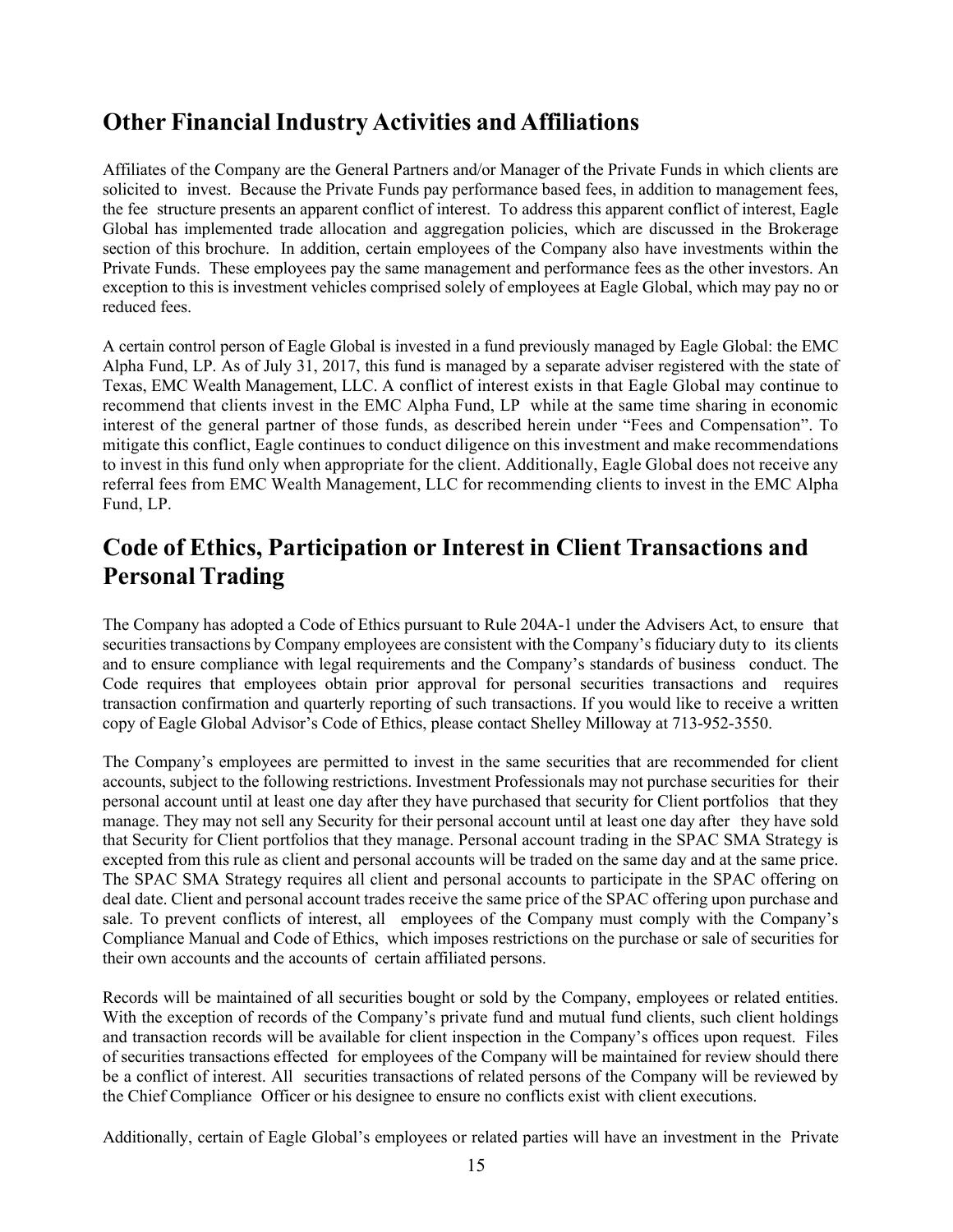Funds. For example, the General Partner for the Energy Infrastructure Partnerships is 100% owned by Eagle Global. Therefore, Eagle Global, its employees, or a related entity participate in transactions effected for Private Funds. Eagle Global will also solicit clients to invest in the Private Funds. Recommendations will only be made to clients who are qualified to invest in the Private Funds and the investment is suitable with the client's investment objectives.

### <span id="page-17-0"></span>**Brokerage Practices**

#### **Selection of Brokers**

In the allocation of brokerage business, the Company may give preference to those brokers or dealers who provide research or brokerage services to the Company, either directly or through third parties. Such services may be purchased using credits generated through the execution of client securities transactions, known as "soft dollars." Research services may include advice, either directly or through publications or writings, as to the value of securities, the advisability of investing in, purchasing, or selling securities, and the availability of securities or purchasers or sellers of securities; and analyses and reports concerning issues, industries, securities, economic factors and trends, portfolio strategy, earnings estimate databases, valuation databases, and the performance of accounts. Thus the Company may be able to supplement its own information and to consider the views and information of other organizations in arriving at investment decisions. Brokerage services may include a dedicated trading desk that services Eagle Global's clients, a dedicated service group and an account services manager dedicated to the Company's accounts, access to a real time order matching system, ability to block client trades, electronic download of trades, portfolio management software, access to an electronic interface, and duplicate and batched client statements. If such information and services are received and are in fact useful to the Company, it may tend to reduce the Company's normal and customary need to devote resources to brokerage and research activities. All products and services received will benefit all client accounts, although some clients may benefit to a greater or lesser extent than others. Additionally, certain clients' trading activities may not generate soft dollar credits due to directed brokerage or other arrangements. Because the Company uses research and brokerage services to enhance its investment due diligence and execution capabilities generally, such clients will likely benefit from research and brokerage services purchased using soft dollars generated by other client accounts.

The Company limits its use of soft dollars to purchase services within the safe harbor provisions of Section 28(e) of the Securities Exchange Act of 1934. Section 28(e) of the Securities Exchange Act of 1934 provides a "safe harbor" for investment managers who use commission dollars of their advised accounts to obtain investment research or brokerage services that provide lawful and appropriate assistance to the manager in performing investment decision-making responsibilities and executing client transactions. Payment for such services with commission dollars is in all events limited to the portion of the costs of such services that are relevant to the investment decision-making and execution processes of the Company. However, using commission dollars to obtain these products and services provides the Company a benefit because it does not have to produce or pay for the research, products or services. When the Company uses soft dollars to pay for a service used for different purposes, the portion of the service used in the investment decision-making or execution processes is determined through a survey of employees regarding their use of the service. The Company pays for portion of the service falling outside the Section 28(e) safe harbor with hard dollars; alternatively, the Company may pay for such services entirely with hard dollars.

Currently only agency trades and no principal trades are used in connection with payment for these services. Soft dollar arrangements give the Company an incentive to select or recommend a broker-dealer based on our interest in receiving the research or other products or services, rather than our clients' interest in receiving the most favorable execution.

#### **Client Directed Brokerage**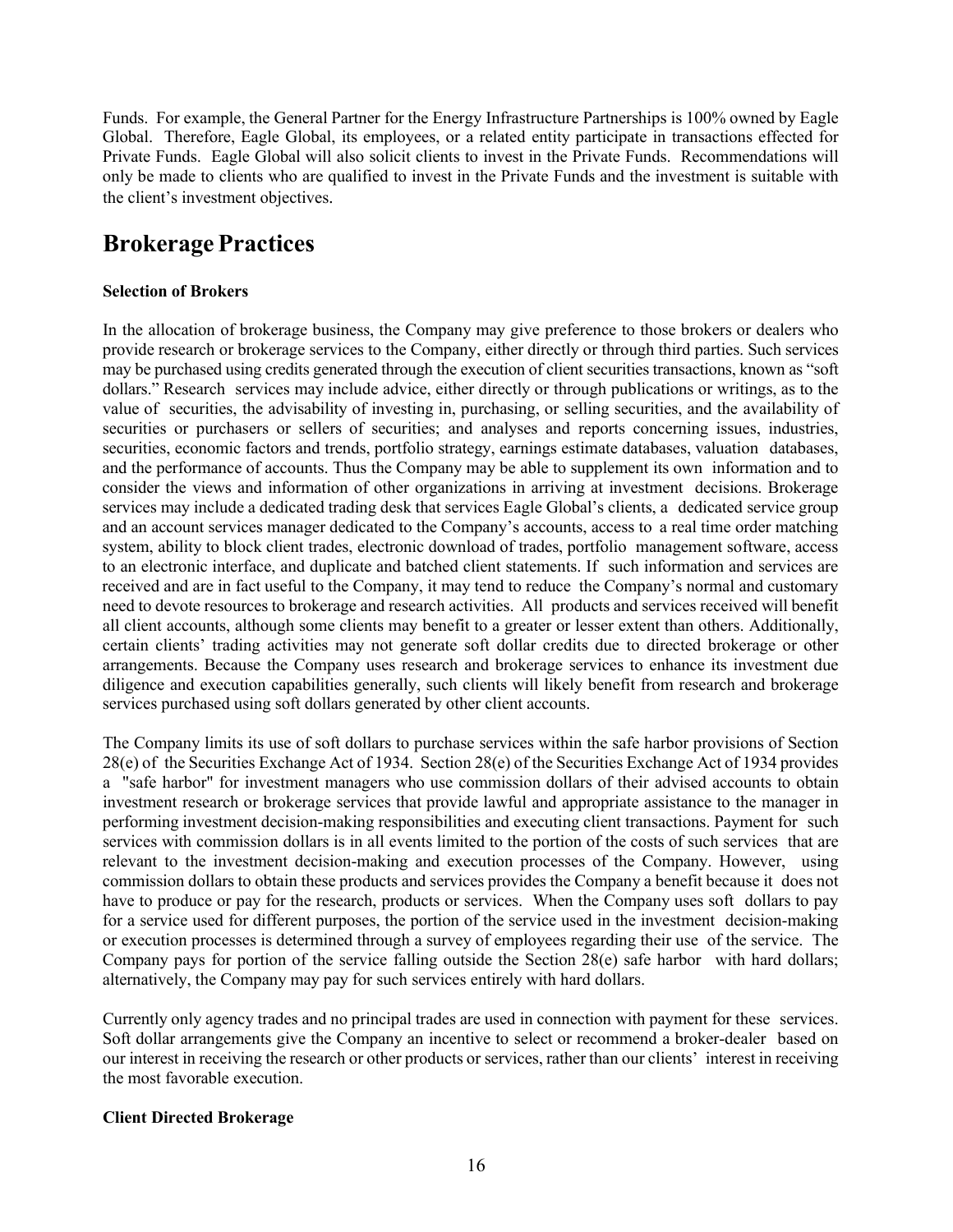In some instances, clients have directed the Company to use a specified broker or dealer for portfolio transactions for such client's account, even though such broker or dealer charges commission rates in excess of the institutional rates generally available to the Company. The Company will follow the client's direction as long as the client understands that under such an arrangement (i) the ability of the Company to negotiate commissions on the client's behalf will be limited and as a result, the client will likely pay higher commission rates and disparate commission rates depending on the client's commission arrangement with such broker or dealer, and (ii) the ability of the Company to "batch" the client's order with the orders of other clients will be limited so that the opportunity to achieve reduced commission rates or better executions may be lost to the client. The client using such an arrangement must understand that should the Company be free to select a broker or dealer, to negotiate for institutional commission rate and to "batch" orders, the client might pay rates below customary retail brokerage rates and might achieve better executions. In certain situations, the Company may seek to meet directed brokerage mandates by stepping out trades batched with other client orders for execution to a directed broker for settlement. The Company is under no obligation to execute directed brokerage trades through the use of step-out trades and will not do so if it determines that the practice is detrimental to execution costs or quality of clients that do not direct brokerage.

Although the Company will attempt to effect directed brokerage transactions in a manner consistent with its policy to seek prompt execution of orders in an efficient manner at a favorable price, its ability to

obtain best execution for these transactions may be affected. Some of the Company's clients have selected a broker-dealer to act as custodian for the client's assets and direct the Company to execute transactions through that broker-dealer. It is not the practice of the Company to negotiate commission rates with such broker-dealers. When clients open a custodial account with a bank trust company and grant the Company discretion to select a broker-dealer, the Company will make a best effort to obtain the best brokerage commission rate possible under the circumstances. Clients directing brokerage pay higher brokerage commissions than would be paid when the Company is free to determine the best available broker and the Company is not be able to aggregate directed brokerage orders with orders for its other client accounts.

Accordingly, clients directing brokerage to a particular broker-dealer should consider whether the commissions, executions, clearance and settlement capabilities and fees for custodial or other services provided to the client by that broker-dealer (if applicable) will be comparable to those otherwise obtainable. The Company does expect custodial and brokerage firms to meet minimum requirements for operational efficiency and therefore not all custodial and brokerage firms will be acceptable to the Company. The Company also reserves the right to not accept a designated broker-dealer where it does not already have a working relationship.

#### **Trade Aggregation and Allocation**

The Company considers a number of factors when determining to purchase or sell a security for a particular client account. These factors include, but are not limited to:

- Investment objective, policies and strategy of the account;
- Appropriateness of the investment to the account's time horizon and risk objectives;
- Existing levels of ownership of the investment and other similar securities; and,
- The immediate availability of cash or buying power to fund the investment.

The Company utilizes a randomly generated Trade Rotation to determine the trade order when trades will be allocated via multiple orders to multiple counterparties. Trades will be directed by the trader to the applicable broker-dealer in blocks or bunches, based on the trade rotation. The clients participating in each bunch or block will be allocated the average cost per trade experienced with the counterparty with which the client's bunch was executed. The Company maintains records that specify the client accounts that are participating in the rotation and the amount of securities intended to be purchased or sold for each account. Clients who have engaged Eagle Global for Research Services, as discussed above, are generally included in Eagle's randomly generated trade rotation and treated in the same manner as any other client. However, certain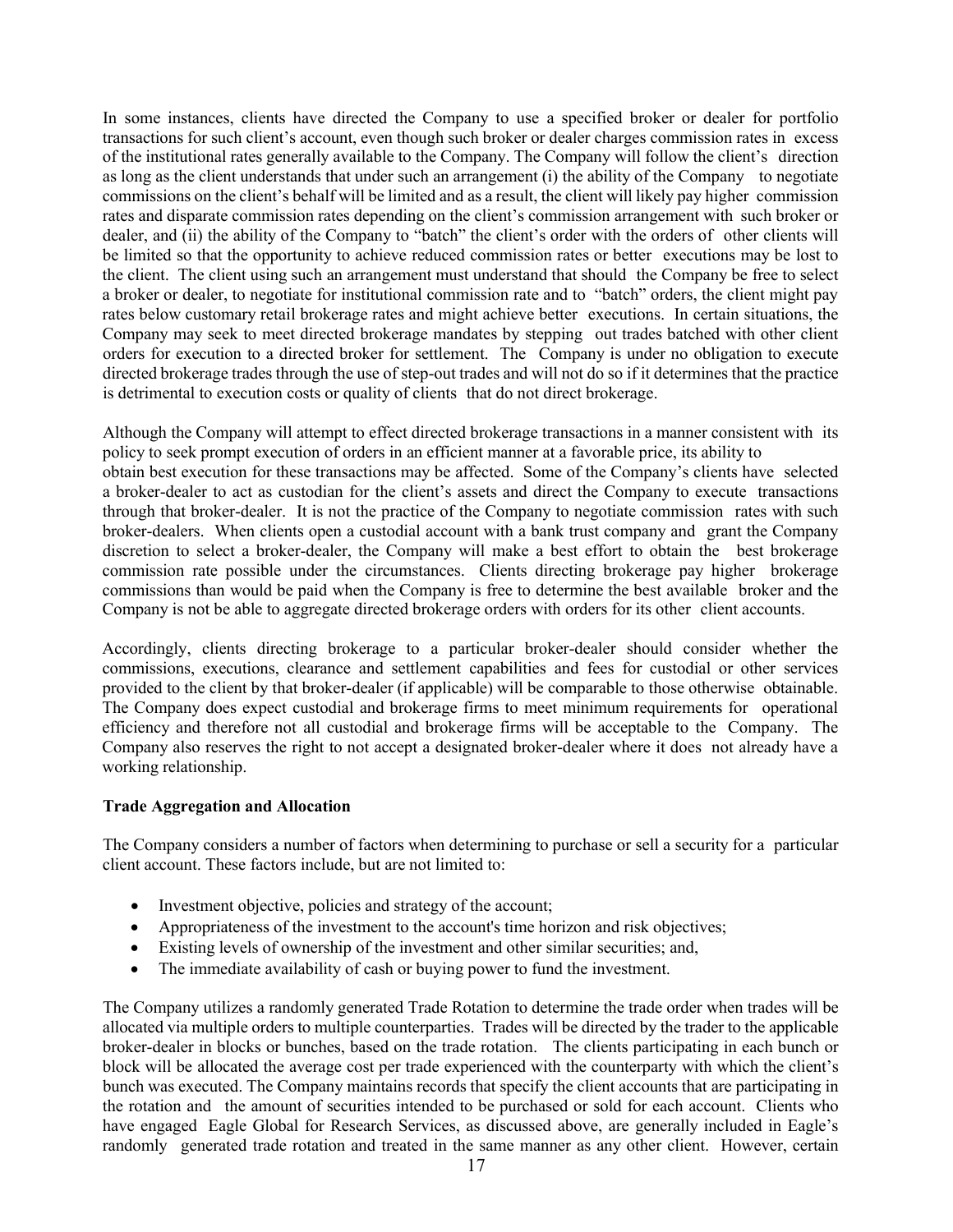clients who engage Eagle Global for Research Services and have American Depositary Receipt ("ADR") conversion restrictions will be traded last in the Trade Rotation. Additionally, clients that have engaged Eagle Global for Energy Infrastructure Research Services will also be traded last in the trade rotation. Also, at certain times, Eagle Global is presented with the opportunity to take advantage of natural liquidity in the marketplace. Eagle Global must act in a timely manner to take advantage of the liquidity. When such situations arise, Eagle Global will generally take advantage of the liquidity in accounts that have not directed the Company to use a specific broker-dealer. Therefore, these accounts will move to the top of the Trade Rotation when the natural liquidity is available. When the natural liquidity is exhausted or is no longer available, Eagle Global will return to the standard Trade Rotation process.

Investments in Initial Public Offerings ("IPOs"), secondary offerings, SPAC offerings, private investments in public equities ("PIPEs"), short sales, and purely private companies are not considered part of the general strategy mandates associated with the separately managed accounts or the sub or co-advised investment companies and therefore they do not receive allocations of such securities. These securities are allocated solely to the Private Funds and the SPAC SMA Strategy.

The Company can engage in cross-trading between client accounts when such a transaction is in the best interest of both clients involved. Cross transactions are priced by independent brokerage firms and both sides receive the same price and equally split any transactional costs.

#### **Trade Errors**

It is the Company's policy that the utmost care is taken in making and implementing investment decisions of behalf of client accounts. To the extent that any errors occur, they are to be (a) corrected as soon as practicable, (b) reported to the CCO or Partner in charge of Trading or designee and (c) scrutinized carefully with a view toward implementing procedures to prevent or reduce future errors, if necessary. In no event shall the Company's clients bear losses incurred in connection with trade errors. Depending on the circumstances of the error, any gain resulting from a trade error may be retained by the client, the broker, or the Company.

### <span id="page-19-0"></span>**Review of Accounts**

The Company performs investment advisory security selection and portfolio recommendations for client's advisory accounts. Accounts are typically reviewed monthly or as new transactions are considered but will be reviewed no less frequently than quarterly. A more frequent review may also be instigated by a client inquiry due to changes in investment objectives or risk tolerance. Reviews will be performed by the Partners, Portfolio Managers and Senior Vice Presidents of Eagle Global. Investment reports will be provided on a quarterly basis to inform clients or clients' consultants of the performance of their investmentsfor the selected period. Additional reports will be prepared at the client's discretion. Clients or clients' consultants are provided with a comprehensive annual investment review, including current investment recommendations. The client or clients' consultants will continue to receive statements from the custodian or broker/dealer of the accounts. However, clients whose accounts are managed by the Company through a sub or co-advisory relationship may not receive such reports.

With respect to the Private Funds, the holdings of such Private Funds are reviewed daily by the investment team responsible for the Private Funds. Investment reports are provided on a quarterly basis to investors or investors' consultants informing them of the performance of their investment for the select period.

### <span id="page-19-1"></span>**Client Referrals and Other Compensation**

The Company compensatesthird parties and employees who refer clients to the Company in compliance with Rule 206(4)-3 under the Advisers Act with respect to the use of solicitors. If the Company accepts a new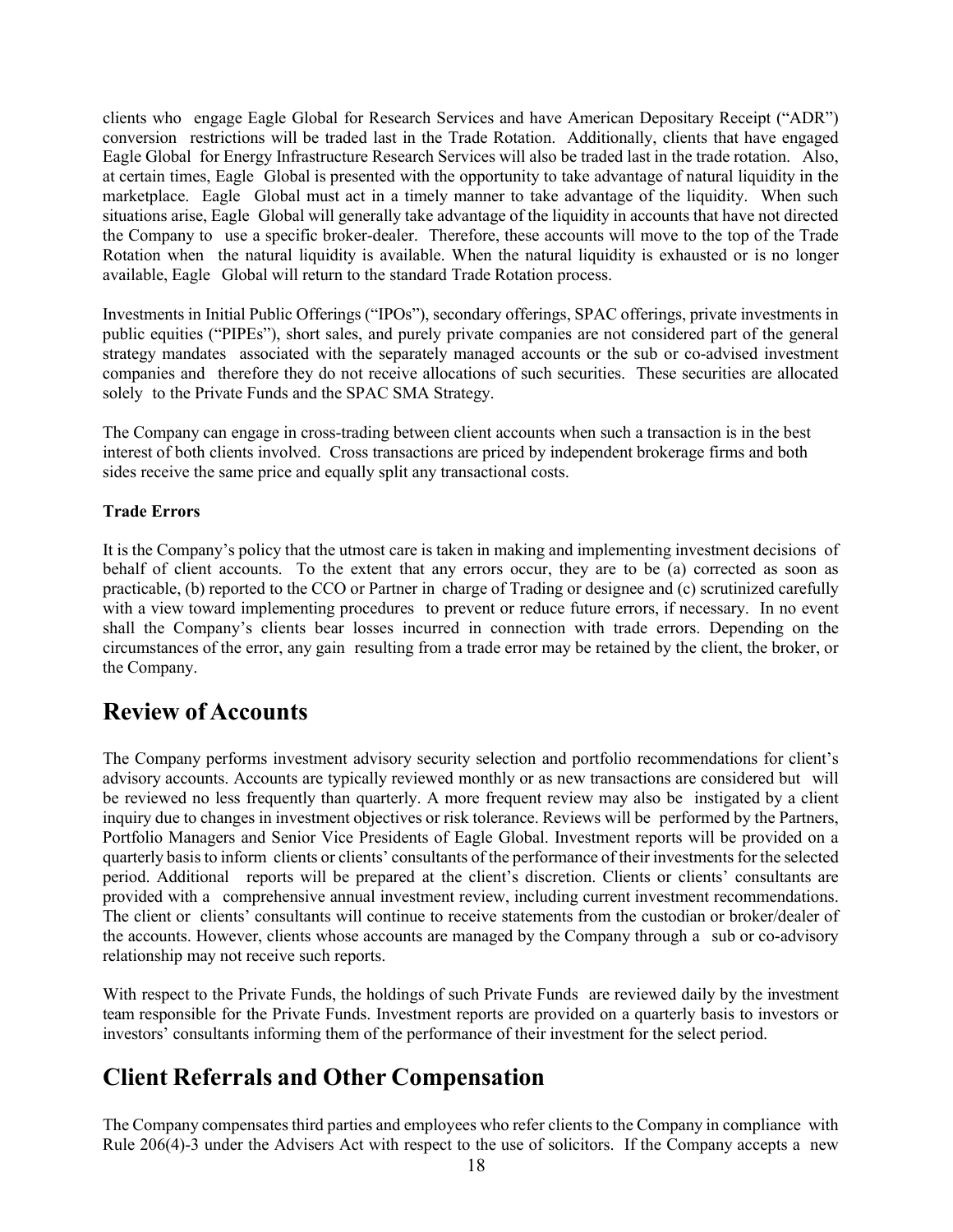client who is introduced to the Company by a third party solicitor, the Company will pay such third party solicitor a placement fee that is based upon the assets the client places with the Company. Prior to entering into any investment advisory agreement with a client through these referral agreements, the Company will determine if the solicitor has provided the client with a written disclosure document stating that the solicitor is being compensated for referring the Company and the terms of the compensation arrangement. The placement fee survives for the duration of such Client's relationship with the Company. Clients introduced by a third party solicitor generally will be subject to the same fee schedule as other clients and generally will bear no additional costs as result of the relationship between the Company and such third party solicitor.

The company also compensates third parties for distribution of the Private Funds advised by the Company. Compensation under these arrangements will generally be a percentage of the management fee earned on assets invested. To the extent required by federal or state securities law, the Company will verify that any party compensated to distribute unregistered pooled investment vehicles are properly registered.

### <span id="page-20-0"></span>**Custody**

All client assets are held in custody by unaffiliated broker/dealers or banks; but the Company can access many client funds through its ability to debit advisory fees. For this reason the Company is considered to have custody of client assets. Account custodians send statements directly to the account owners on at least a quarterly basis. Clients should carefully review these statements and should compare these statements to account information provided by the Company.

Eagle Global is also deemed to have custody over the Private Funds since an affiliate serves as the General Partner and/or Manager of the Private Funds. Limited partners of the Private Fund will not receive statements from the custodian. Instead the Partnership is subject to an annual audit and the audited financial statements are distributed to each investor. The audited financial statements will be prepared in accordance with generally accepted accounting principles and distributed within 120 days of the partnership's fiscal year end.

### <span id="page-20-1"></span>**Investment Discretion**

The Company manages client accounts on a discretionary basis, subject to the restrictions (if any) that have been provided by clients. Eagle Global also provides research and model investment recommendations with respect to the assets of third party advisors. For accounts handled on a discretionary basis, the Company typically has the authority to determine the securities to be bought and sold without obtaining client consent to specific transactions. Moreover, in the accounts handled on a discretionary basis, the Company typically has the authority to determine the amount of the securities to be bought and sold without obtaining client consent to specific transactions. Discretionary authority will be granted through the execution of an investment advisory agreement with each client.

# <span id="page-20-2"></span>**Voting Client Securities**

It is the policy of the Company to vote proxies that it receives for all accounts for which it has voting authority and in a manner in which the Company believes it to be in the best interests of its clients. Clients should make reasonable efforts to instruct their custodian to promptly forward all proxy voting ballots to Eagle Global. The Company will also make a reasonable effort to contact a custodian if Eagle Global believes that the custodian may not be appropriately sending relevant proxy ballots to the Company. Nonetheless, Eagle Global can only vote proxies that it receives. Eagle Global has provided proxy voting guidelines to Institutional Shareholders Services (ISS), our proxy advisory firm. ISS provides proxy voting recommendations based on these guidelines. When Eagle guidelines are inadequate for the basis of a voting recommendation, ISS provides a voting recommendation based on their own research. In the absence of both, the proxy is voted with the recommendations of the issuer's existing management. A written copy of